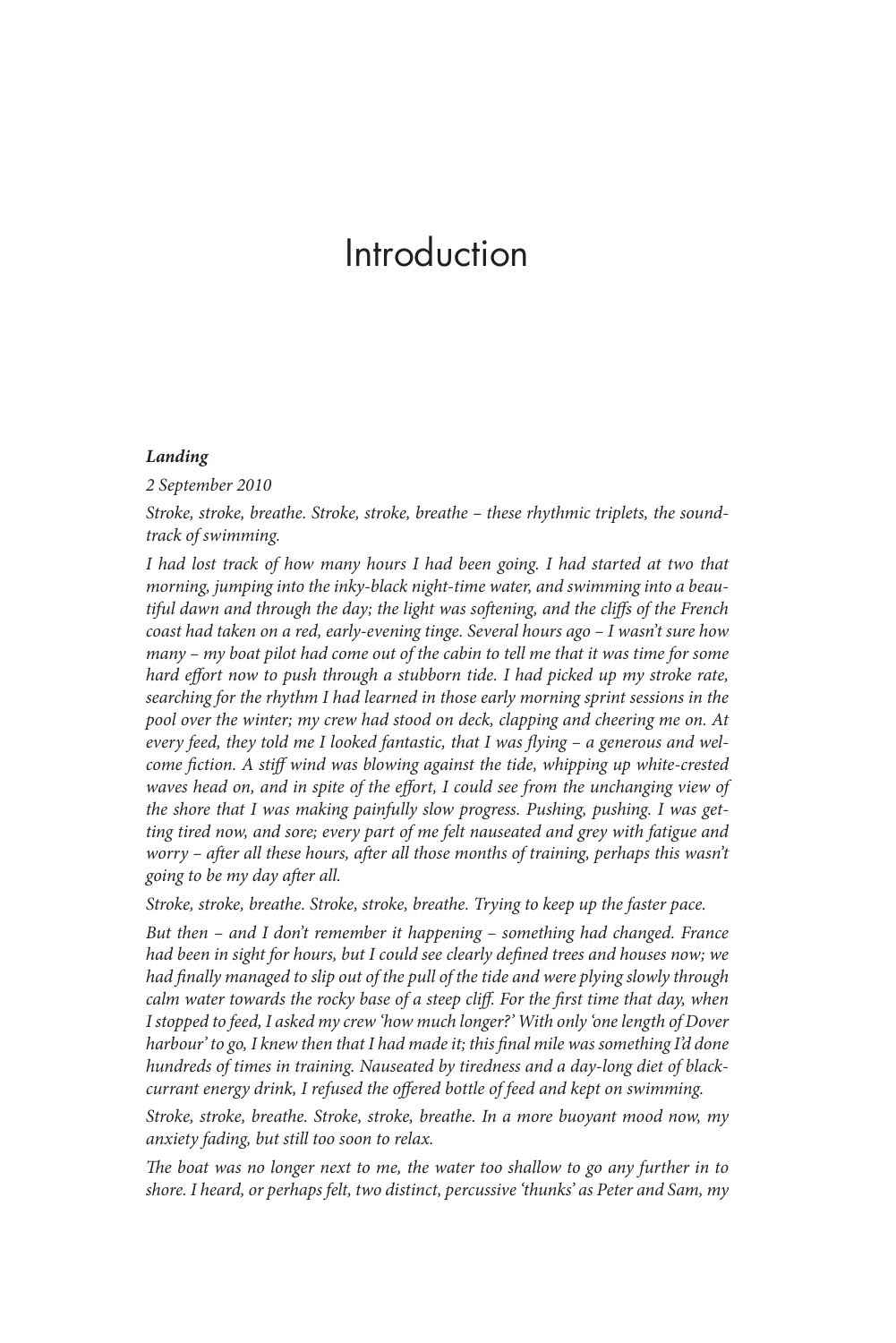*crew, jumped in to the water behind me to join me for the final swim to the beach.* The backs of my hands and neck prickled with a rush of adrenalin at the sound. The water was warmer now, and the darkness of deep water had given way to a lighter, milkier tone. And then I saw stones on the sea floor, and was taken aback by *a sudden upwelling of emotion, tears in my eyes. One last push, arms cycling more*  slowly now, until my fingertips finally grazed the sea floor, and I was pulling myself in using rocks as hand-holds, like climbing a ladder. Then my chest scraped over the rocks, and I lay, half beached, ready for the very last effort of finishing. With the *jubilant shouts of Sam and Peter behind me, I raised myself unsteadily to my feet on the rocky surface, and hobbled awkwardly clear of the waterline, cumbersome, heavy and uncoordinated now, shaking, head and stomach reeling from the shift to vertical. I raised my arms to signal to the boat that I was clear, and was rewarded by a long triumphant honk of its horn.* 

 *I had landed.* 

 In the early evening of 2 September 2010, I landed on the French shore, just below the lighthouse-topped promontory of Cap Gris Nez, sixteen hours and nine minutes after I stepped in the water at Shakespeare Beach in Dover in the thick darkness of the day's earliest hours. In strictly technical, documentary terms, the honk of the horn marks the stopping of the clock. It is the singular point in time, officially at least, when I became an English Channel swimmer – the 1,153rd person to complete the iconic crossing.

But when I think of finishing my English Channel swim, my thoughts rarely jump to that moment of official becoming. Instead, I think of the 'thunks' of Sam and Peter hitting the water, and the sight of the stones on the sea floor. These two brief, innocuous moments are still viscerally evocative for me, reviving the intoxicating swirl of enormous relief, bewildering exhaustion and excited delight that this oddest of days, where I had literally done nothing but swim, had ended as I had hoped it might. Knowing that I was going to finish, it turns out, is more memorable, more evocative, than actually landing. There was more relief in the resolution of uncertainty than the completion of the task, which is fogged in the less pleasant recollection of the bodily discomfort and disorientation of the transition from sea to land.

 But these singular moments of landing tell us very little about the processes of becoming. Moving backwards through my own becoming as a marathon swimmer, the start of the swim is its own transitional moment. The ritualised preparations of long swimming enact the transformation from swimmer to marathon swimmer: the smearing on of thick layers of suncream; blobs of Vaseline daubed into armpits, neck folds and under costume straps and edges, applied by the latex-gloved hand of a friend on the half-lit, rolling boat deck; the lowering of goggles over the eyes and the nervously repetitive repositioning of lenses and straps, seeking out the elusively perfect leak-free settlement on the face; a final swig of energy drink; a good luck hug that leaves behind sticky smears on clothes and faces; the leap into the dark water and a short, head-up swim to shore, chasing the circle of light thrown by the boat's spotlight; and a quick hobble up the stony beach to clear the waterline for the start. And then there is the honk of the horn to signal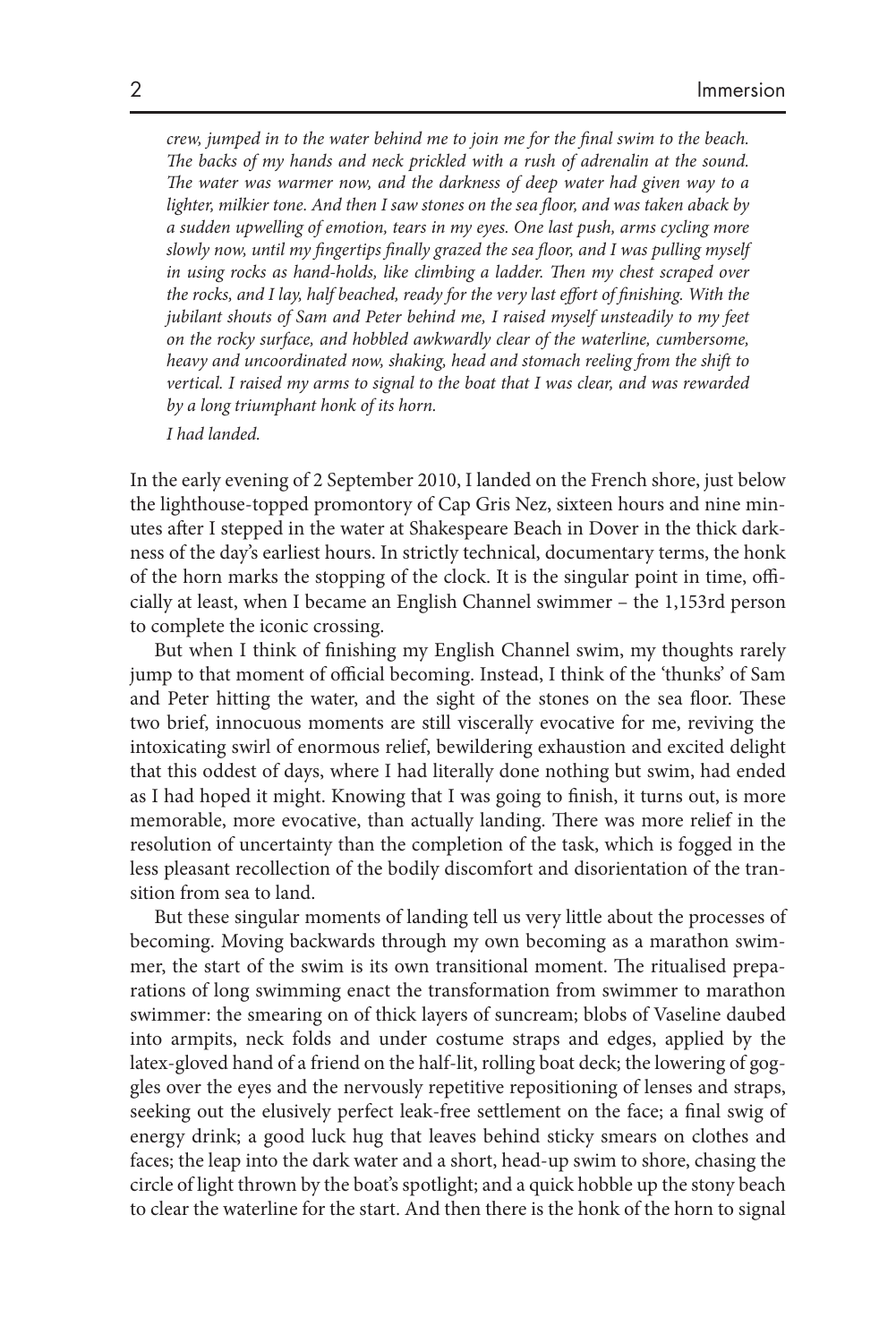the start of the clock; the first of the two honks that day that form the parenthetical boundaries of this curious day of nothing-but-swimming.

 And then, sliding further back in time, there is the training – the work of rendering a body able to do something that it would not ordinarily be able to do: the 5 a.m. pool swims before work; lake swims so cold that I shivered for hours afterwards; six-hour sea swims, putting miles in the shoulders and learning how to endure; gym trips; morning stretching; physio visits and painful hours on the massage table to iron out the knots; eating, drinking and sleeping to maintain an embodied self in training. And before this comes the decision, when the idea, suggestion or dare takes root: long hours at the computer greedily consuming information and drawing up plans; inquiries to the boat pilots; the exchange of money and contracts; medical certificates; 'going public' on social media; the launch of a training blog. These too are all moments of becoming.

 But however far back I reach, this is still too linear a narrative to account for my own becoming as a marathon swimmer. Prior to my English Channel swim, I completed two internationally recognised marathon swims (Round Jersey; Jersey–France) as part of my two-year training plan, and in 2011, I travelled to southern California to swim the Catalina Channel. Then in 2013, I swam around the island of Manhattan, and in 2015, attempted the 8 Bridges Hudson River Swim<sup>1</sup> – six marathon swims<sup>2</sup> that punctuate an ongoing process of becoming, with discrete cycles of planning and training rising and falling through wave-like cycles of intensity and embodied transformation. And even within those cycles of training, there are the inevitable interruptions – a busy month at work eating into training time; a lingering chest infection from a winter cold; a much-needed holiday; an injured shoulder. The process of becoming, therefore, is inextricable from periods when that work of becoming either stalls or slides necessarily away from its idealised linear trajectory.

 Outside of these episodic interruptions, the endless becoming of the marathon swimmer is also inevitably punctuated by much more calculated, prolonged pauses. In the 2011–12 academic year, for example, I took a complete break from the financial, time and physical demands of long swims. In documentary terms and in the knowledge, skills, techniques and confidence that I had acquired over the preceding three years of training, I was still a marathon swimmer. But this restful year also witnessed a process of palpable *un* becoming as my cultivated long-swim fitness fell away. By the summer of 2012, then, I was a marathon swimmer who couldn't possibly do a marathon swim. After a restful but somewhat bereft year away from long swimming, in the autumn of 2012, I lined up a roster of exciting swims for 2013, and returned eagerly to training, restoring lost fitness, re-embodying the finer details of good technique and putting miles back in the shoulders. But the summer of 2013 was a season where I also learned painful new lessons about yet other modes of (un)becoming: the ignominies and frustrations of two aborted swims, and then a swim-stopping injury towards the end of the season. This latter folded me into a new wave of (un)becoming as I engaged in the frustratingly incremental work of rehabilitating my angry shoulder and re-cultivating my swimming fitness. A year later, I was able to return to training,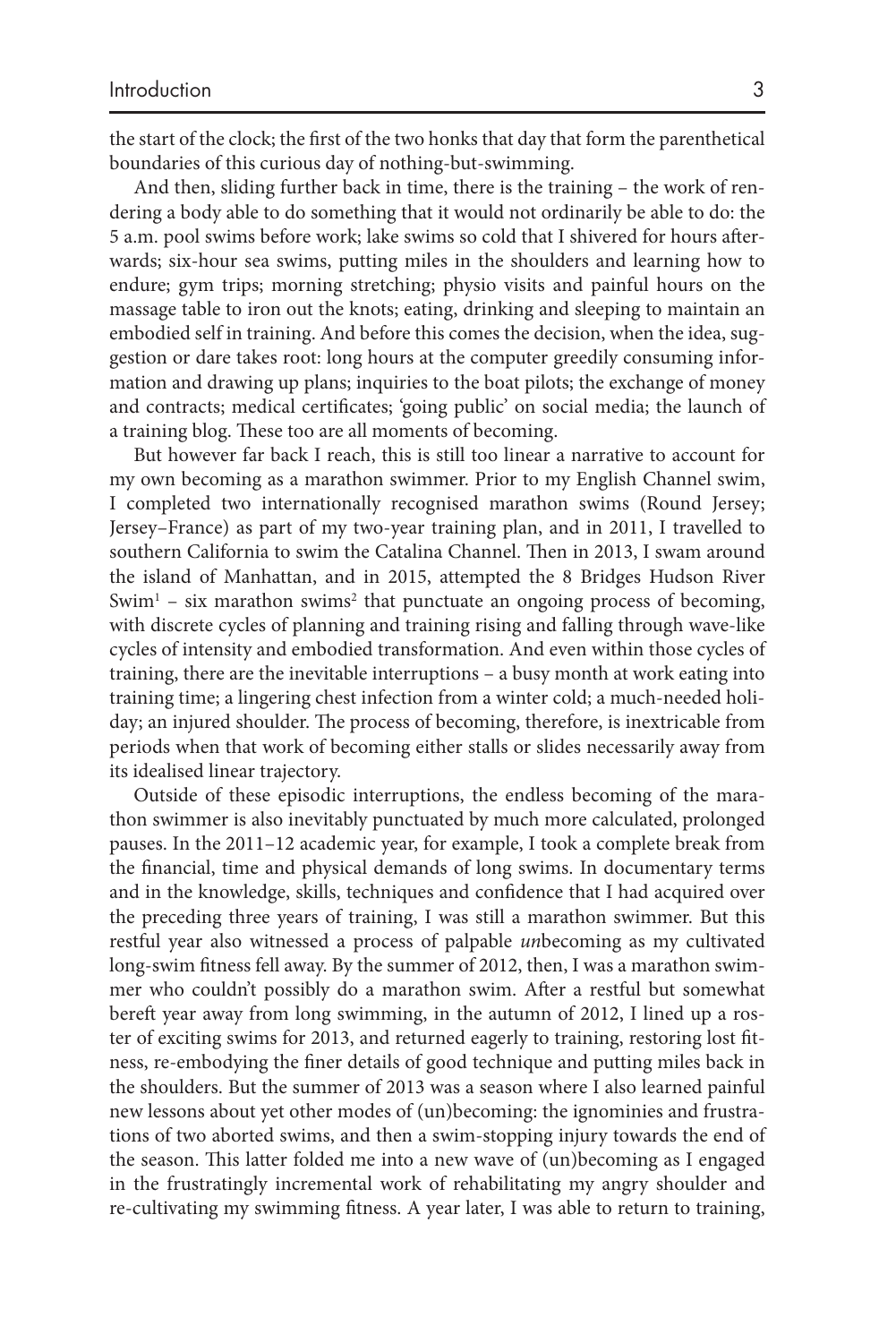marking the beginning of another upward cycle leading up to the 8 Bridges swim in June 2015.

These diverse processes and practices of embodied (un)becoming are the first of three key frames for this book, asking: how do you render a body able to swim extraordinary distances? What embodied pedagogies facilitate the production of the marathon swimming body? What are the embodied and social implications, consequences and demands of those processes of transformation?

The second frame for the book is the social world of marathon swimming, the attendant processes of social belonging and boundary negotiation, and the intersecting social and sub-worlds in relation to which that identity work is made meaningful. Social worlds are 'a set of common or joint activities bound together by a network of communications' (Strauss 1984: 123), and are defined not by their relationship to the dominant culture, but by the production of a 'social object' (Crosset and Beal 1997: 81): in this case, marathon swimming. Marathon swimming is a minority practice, but it is also status-bearing, attracting admiration and celebration rather than approbation. The social world of marathon swimming itself is characterised by the rhetorics of distinction, and the boundaries of what 'counts' as marathon swimming are hotly debated and closely policed both in terms of internal coherence and in relation to other intersecting social worlds and sub-worlds. Through these ongoing negotiations and contestations, practitioners of the sport (and related sports) come to define and legitimise themselves and their activities (Unruh 1980; Strauss 1982), maintaining the troubled boundaries of the marathon swimming identity.

*Immersion* explores the processes through which social world belonging is produced (and contested) among marathon swimmers as well as in relation to its intersecting and sub-worlds. This focus also provides a lens for thinking about the pedagogies through which novices are inducted into the social world and how those boundaries of belonging are policed. This stream of inquiry mitigates against the impulse to conceptualise the endurance sporting body through individualised narratives of triumphant becoming, highlighting instead the inescapably social nature of sporting embodiment. The book asks, therefore: through what norms and values does marathon swimming define itself? How is belonging produced, maintained and contested?

The wider context of neoliberalism provides the third frame for the analysis. Ericson *et al* . describe neoliberalism as 'a prescription for ordering social relations that increasingly pervades contemporary public and private institutions and the lives of individuals' (2000: 532), listing five defining characteristics (532–533): a minimal state, market fundamentalism, an emphasis both on risk management and risk taking, individual responsibility and the conceptualisation of inequality as both inevitable and the consequence of individual choices. With this definition in mind, rather than focusing on the historical or institutional processes that enabled the ascendancy of neoliberalism as an economic doctrine (Harvey 2005), following Vrasti  $(2013)$  in her study of volunteer tourism, I'm focusing here on questions of governmentality and the extension of the principles of the market to all aspects of social life (Foucault 2008 ) – an indirect form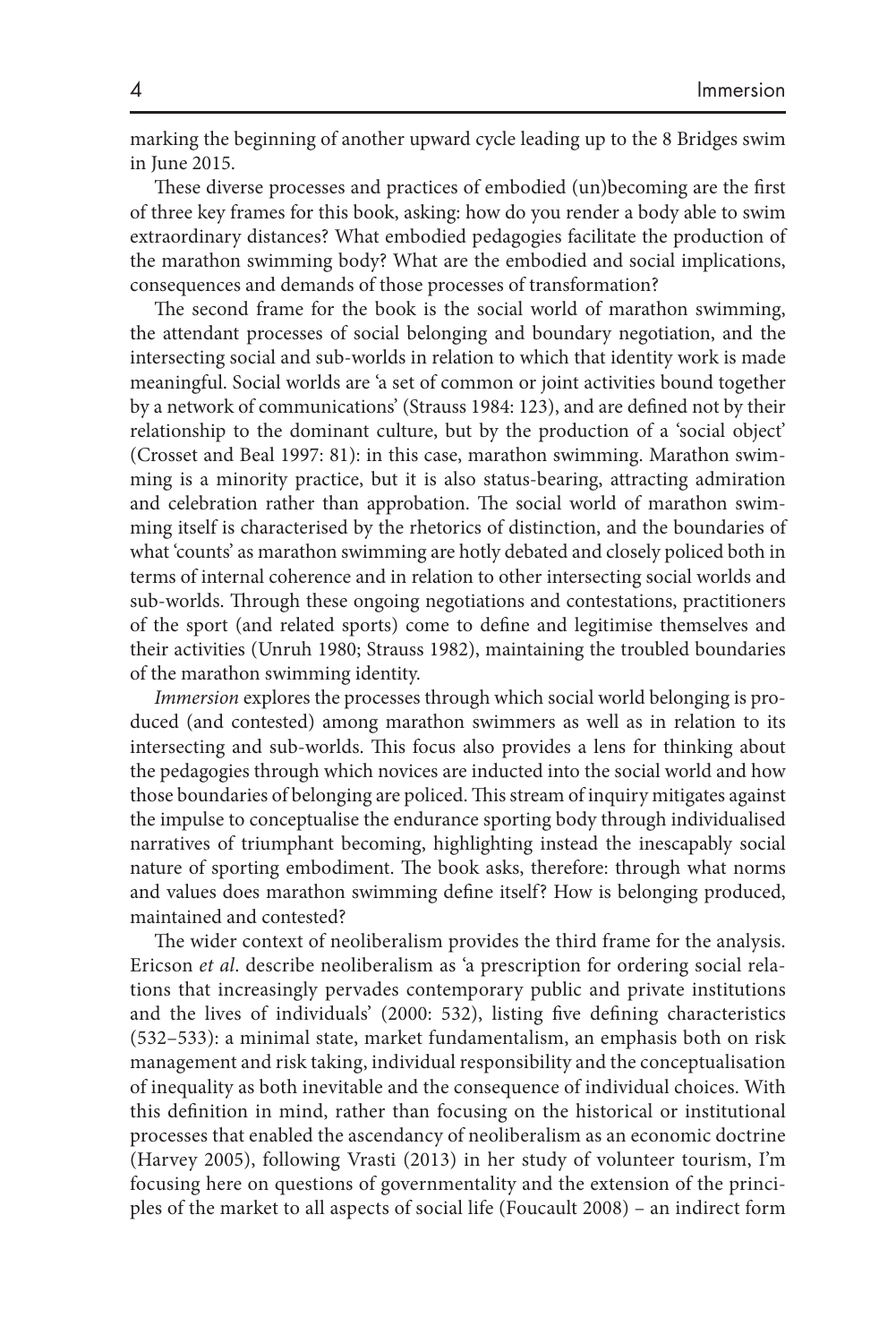of government that 'controls individuals not through explicit forms of domination, but through rationalized techniques and devices which orient action to certain socially useful ends – the "conduct of conduct"' (McNay 1999: 60). Within this framework, the individual is enjoined to become an entrepreneur of the self, managing risk and maximising personal happiness, with social relations redefined not by exchange, but by competition (Lazzarato 2009; McNay 2009; Silk and Andrews 2012).

 Sport, according to Miller, is neoliberalism's 'most spectacular embodiment, through the dual fetish of competition and control, individualism and government' (2012: 24; see also, Farred 2012 ). Prowess in sport is readily attributed to personal investments in human capital – for example, through training and preparation – and the promotion of sport among disadvantaged communities is widely perceived as a means of inculcating those same values of entrepreneurial selfhood among communities suspected of lacking those commitments (Fusco 2006). This reflects both the privileging of competition and entrepreneurial selfhood, both within and outside of sport, as well as its necessary corollary of blame and derogation for those who fail to thrive and achieve distinction (Fusco 2006; Francombe and Silk 2012; Tyler 2013). This is the context through which contemporary marathon swimming is made meaningful, and provides a key frame for the analysis that follows. The book, then, is not a study of neoliberalism, but rather, an analysis of a particular practice – marathon swimming – in the context of neoliberalism as a means of interrogating the sport's contemporary inflections. This lens enables me to ask: in what ways is good citizenship produced through the sport of marathon swimming? What can marathon swimming tell us about what counts as the 'good body' in contemporary society? What exclusions and paradoxes does that produce? How are those values contested and/or sustained?

These three frames give structure to the analysis that follows, facilitating both a close exploration of the specific embodied and social processes of marathon swimming, and a critical discussion of the wider social context within which those processes have come to make sense.

*Immersion* begins with an ending, because while the book draws heavily on my own experiences as a swimmer, it is not a swimming autobiography, which as a genre is dependent on the outcomes of swims for the arcs and turning points in the narrative.<sup>3</sup> There are, therefore, no 'will she/won't she' suspenseful moments in the book, since my focus here is less the long swims themselves and more the mundane processes through which the embodied marathon swimming self is produced, maintained, restored, relinquished and negotiated, and the wider contexts within which those processes take place. Nor is this a 'how to' book for aspiring marathon swimmers. There are many people with far more experience and greater expertise than me who are much better placed to write such a book, and nor was this ever the purpose of this research. The book does, however, draw on the experiences of swimmers - both good and bad - that might offer useful snippets to novices and trigger flashes of recognition among older hands of mistakes made and lessons learned.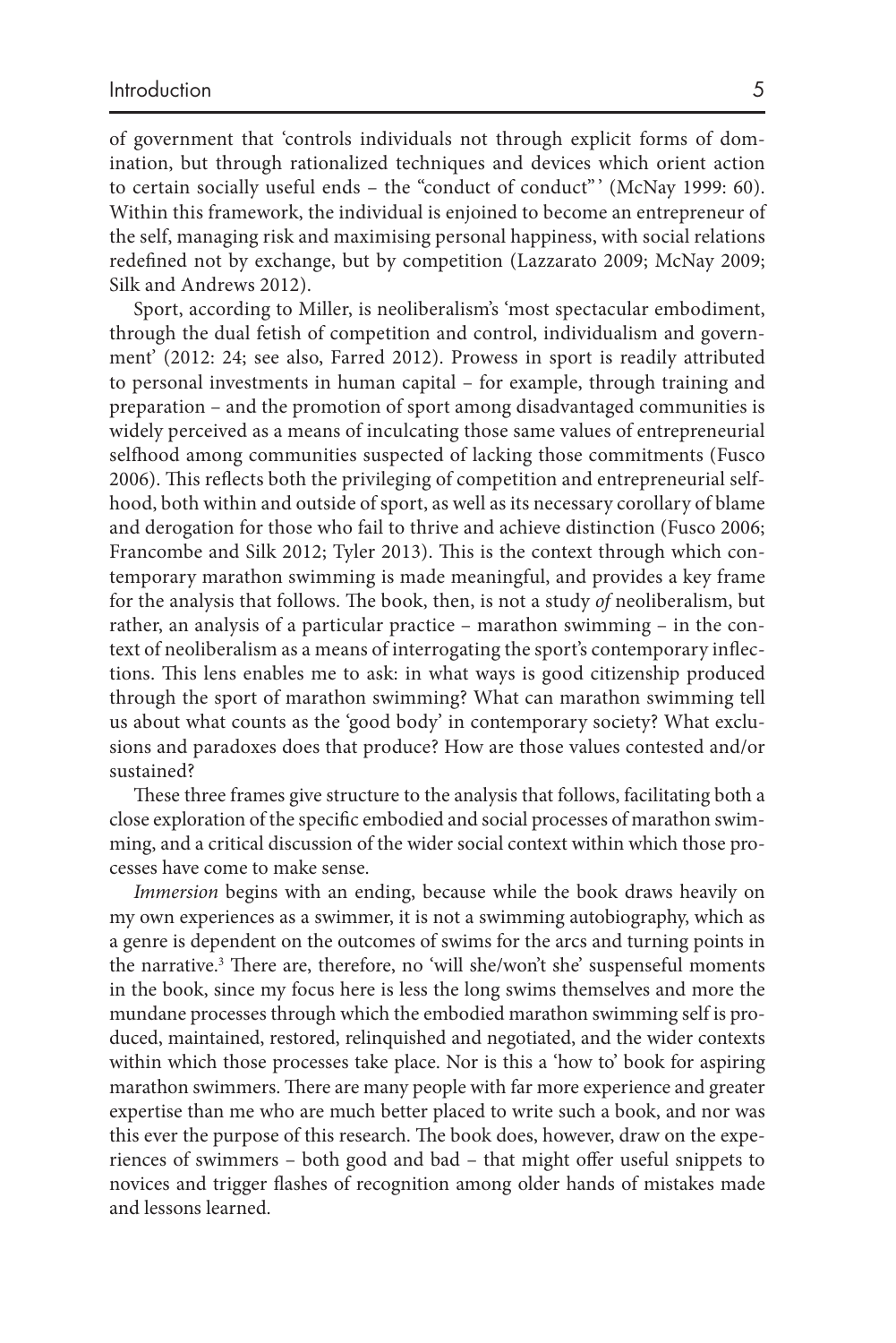Neither autobiography nor 'how to' book, it is, instead, a study of *immersion* , both in the literal aquatic sense of being a body in water, and in the sense of becoming utterly absorbed in and committed to an activity. It is a story of consuming passion – mine, and that of my fellow swimmers – and the material-social possibilities and risks of that immersion. It is not, therefore, a panegyric to marathon swimming, but rather a critical, embodied exploration of both its intense, unexpected pleasures and the values through which it is constituted; values which, at times, leave me riddled with discomfort at their reliance on a mind–body split, a studied apolitical gloss, and the exclusionary rhetorics of individual self-mastery. However problematic I find this framing, my own immersion in the social world of marathon swimming disallows any innocent critique, forcing me instead to consider my own complicity in those values and their associated practices as inextricable from both the intense, consuming corporeal and social pleasures that immersion offers and the social privileges that facilitate those pleasures. The book, then, is a study of the complex relations of immersion and my own tense relationship with a practice that I find simultaneously troubling and unimaginably pleasurable.

 In the remainder of this introductory chapter, I begin by explaining the sport of marathon swimming, then describe the research upon which this book is based, and in the final section set out the structure and key arguments of the book.

## **Marathon swimming**

 Marathon swimming is a minority sport. To take the iconic marathon swim – the English Channel – as an example, according to the Channel Swimming and Piloting Federation (CS&PF) database, by the end of the 2014 swimming season, 1,538 swimmers (1,061 men and 477 women) had completed 2,025 crossings. The top three nations represented among these are the UK (775 swimmers), the US (400 swimmers) and Australia (163 swimmers), highlighting the nature of marathon swimming as a culturally specific practice (CS&PF 2015). But for all its minority status, marathon swimming has also grown significantly in popularity in recent years. Taking the English Channel once again as the example, while there were 8 successful swimmers in 1960, 15 in 1980 and 25 in 2000, the early twenty-first century saw significant rises, reaching 94 in 2010 and rising to 103 in 2012 (Dover.uk.com 2015). These increases reflect both the improvements in training, nutrition and navigation that have contributed to higher success rates, and the rise in popularity of adventure or endurance challenges, particularly as charitable fund-raising endeavours. The growth in popularity also includes significant cross-fertilisation with other endurance sports such as triathlon, and can also be seen as an effect of the massive rise in popularity of open water swimming more generally. In the UK, this latter is evidenced by the growing popularity of wild swimming (Rew 2009), the introduction of specialist periodicals, a boom in mass participation open water swimming events and a proliferation of swimming holiday companies. This provides the wider context for contemporary marathon swimming, which remains a distinctly minority sport but within a thriving open water culture.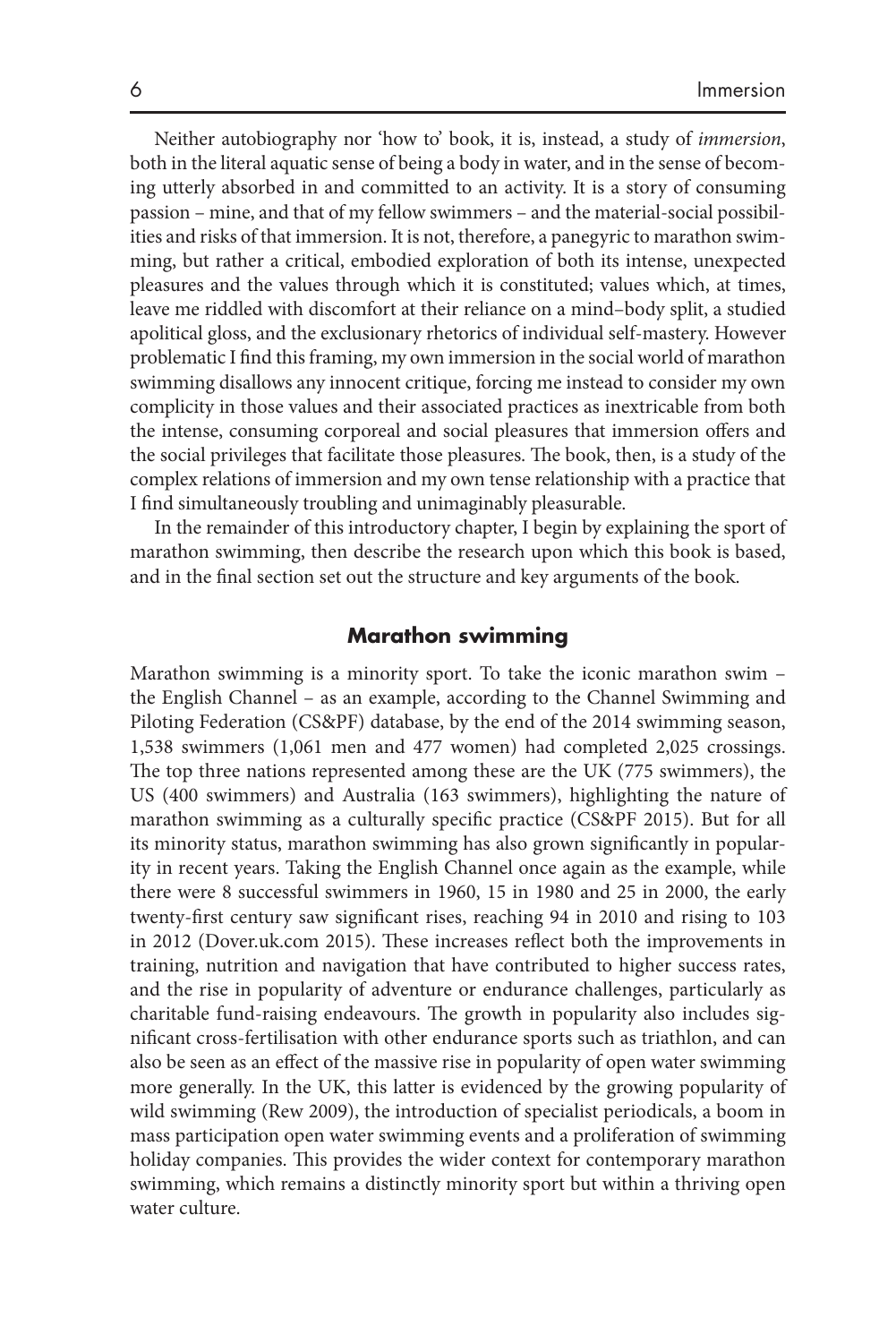The most easily recognised starting point in marathon swimming's history is 25 August 1875, when twenty-seven-year-old merchant naval captain, Matthew Webb, completed the first successful solo crossing of the English Channel, swimming from England to France in twenty-one hours and forty-five minutes. Less than two weeks after his first, unsuccessful, attempt, Webb's successful crossing, which he described in his book, *The Art of Swimming*, as 'the event of my life'  $([1876] 1999: 22)$ , rocketed him to fame. Heralded as front-page news, mobbed by crowds, showered with donations and, later, immortalised in A.E. Housman's poem, *A Shropshire Lad* , as well as on matchboxes, in street names, picture books and public statuary (Watson 2000 ), Webb's achievement gave him heroic status. The swim rendered him a national icon of triumphant masculinity, rebuffing concerns of the era regarding the enfeeblement of the middle classes and the future of the empire (Watson 2000, Ch. 7; see also, Wiltse 2007, Ch. 2). At a celebratory dinner in Dover, he was announced in the introductory address as the man who 'had proved for one thing that the physical condition of Englishmen had not degenerated' (Watson 2000: 158). There is a colonial tone to this declaration, as reflected by Webb himself, who recalled being stationed at 'Port Natal ... on the South Coast of Africa' and having to swim through the surf back to shore after anchoring a boat. He noted: 'I mention this fact, as it has often been remarked that the natives are extraordinary fine performers in the water. In this particular instance, however, not one of them was sufficiently powerful to swim in the surf at the time I mention' ([1876] 1999: 16–17).

There was also considerable national pride that an Englishman had accomplished the feat first. After the crossing, he was presented to the boys studying on his former merchant navy training ship, the *Conway* , as a role model who was 'motivated by the patriotic idea that an Englishman would do more than an American had done' (Watson 2000: 157). This was a clear reference to the American, Paul Boyton, who crossed the English Channel in May 1875 wearing an extravagantly eccentric inflatable rubber suit that was propelled with a double-bladed paddle, and even had an optional sail. Boyton's successful crossing in the suit earned him praise and celebrity, including a telegram from Queen Victoria (an honour denied to Webb) (Watson 2000: 95), and in the public eye the two men were figured as opponents (Watson 2000: 81). As will also be discussed in Chapter 3 , this presages the present-day tensions and struggles over definition that characterise contemporary marathon swimming, particularly in relation to the use of wetsuits.

Fifty-one years later, on 6 August 1926, twenty-year-old American competitive swimmer and Olympian, Gertrude Ederle, following an unsuccessful attempt in 1925, successfully swam from France to England in a record-breaking time of fourteen hours and thirty-nine minutes. Only the sixth person ever to swim the Channel, and the first woman to complete the crossing, her record time was broken only three weeks later by German baker, Ernst Vierkoetter, who completed the swim in twelve hours and forty-two minutes. But although several women completed crossings in the years after Ederle's swim, her women's record stood until 1950, when it fell to fellow American, Florence Chadwick. Like Webb, there was a nationalistic fervour to the public celebrations on Ederle's return to the US,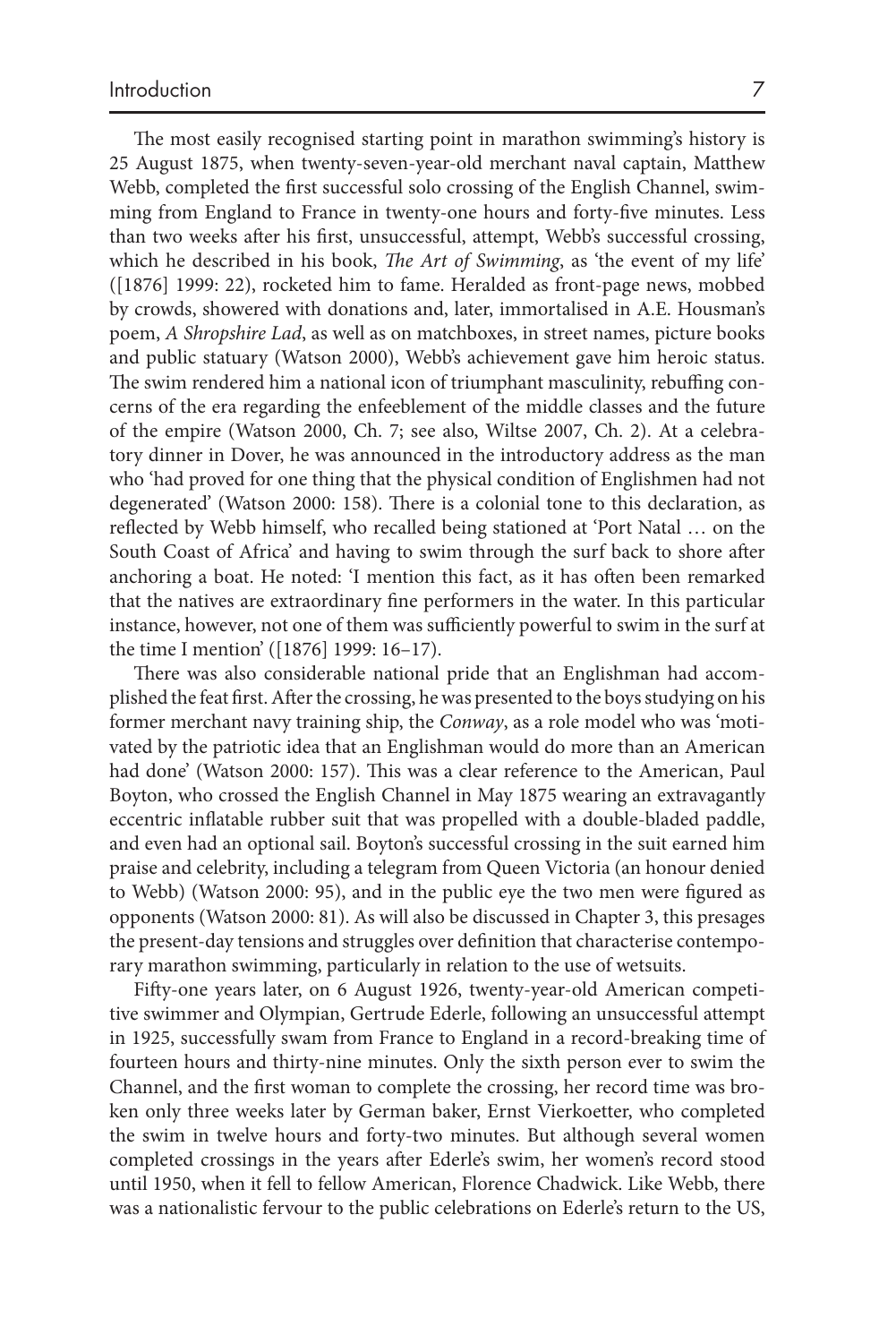including a ticker tape parade in New York, not least in amazement that a *woman* could achieve such a feat, although this was tempered slightly by the need to understate her German heritage in a nation still healing from the First World War (Mortimer 2008; Dahlberg, 2009; Stout 2009; Bier 2011).

 Both Webb and Ederle are touchstones for contemporary marathon swimming, and the English Channel remains metonymic of the wider sport. But it is also a sport about which very little is known outside of its own social world, except perhaps for the familiar images of swimmers slathering on layers of grease and fat (a largely defunct practice) or via coverage of celebrity swims such as the successful 2006 English Channel swim by UK comedian, David Walliams (BBC 2006 ) – the centrepiece for the annual UK fund-raising extravaganza, Sport Relief. However, any attempt to define marathon swimming is to venture into sticky territory (see Chapter 3), so in these early stages of the book, I offer only the lightest touch definition, focusing on how I am using 'marathon swimming' in the framing of the book and its scope.

 To summarise crudely, marathon swimming is the practice of *swimming a long way slowly* .

 In the 2008 Beijing Olympics, the 10 km marathon swim made its debut, broadly mirroring the running marathon in terms of elite completion times and providing an exciting spectacle with swimmers constantly in sight on the multi-lap, rowing lake course, accompanied by thrilling close-up media coverage. While these swims are impressive and not a little intimidating at the elite level for their ferocious pace, these are not the concern of this book. Instead, my interest here is on what might be described as the ultra domain of open water swimming – those swims that can take ten, and even twenty or more, hours to complete, traversing or circumnavigating predominantly naturally occurring stretches of water including channels, straits, lakes or islands (however marked by human intervention). The iconic marathon swim – the English Channel – provides a useful benchmark for the kind of swimming I am focusing on. It is twenty-one miles across at its narrowest point, with water temperatures of approximately  $15-18^{\circ}C$  (59–64 $^{\circ}F$ ) during the swimming season (usually late June–September). Individual swimmers are accompanied throughout by a dedicated support boat that navigates the swim, liaises with other water users, provides safety cover and serves as a platform from which the swimmer's support crew can provide moral support, sustenance and equipment changes (e.g. fresh goggles or lights for night swimming).

 In spite of its iconic status, the English Channel is just one among many in the proliferating roster of global marathon swims that are stored up on swimmers' 'bucket lists' for future adventures, all presenting their own particular challenges in terms of distance, conditions, temperature and wildlife. Therefore, rather than arbitrarily demarcating a minimum definitional distance or time, I conceptualise marathon swimming as relating to swims *on a sufficient scale of distance and/or time for that to be the only thing that you do that day* ; in many cases, literally. It is a kind of swimming that requires the capacity to swim at a steady, continuous pace for hours without meaningful rest; it is a distinct mode of being-in-the-water that is fundamentally different from that of the 100 m pool swimmer, or indeed, the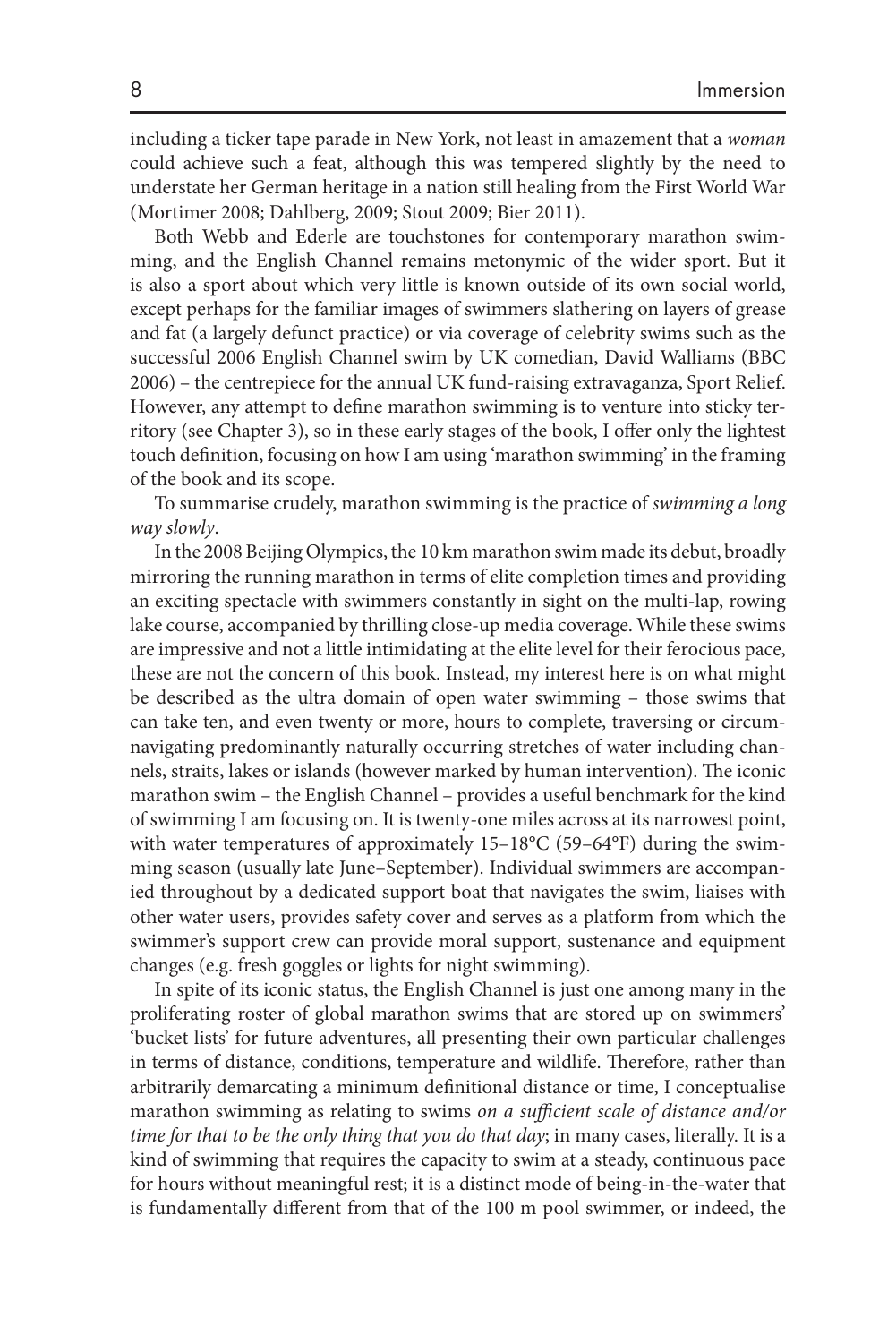10 km elite racer. However fast or slow that steady pace is, it is this steadiness that I refer to when I talk of swimming a long way *slowly* .

Marathon swimming is not defined by duration alone, but also by the conditions and regulations under which it is conducted, and for the purposes of this book, I'm focusing primarily on what is commonly referred to as 'Channel rules' marathon swimming.<sup>4</sup> These rules nod nostalgically, although somewhat arbitrarily, to the conditions under which Ederle and Webb swam and the contemporary iteration of Channel rules swimming dictates that swimmers can wear only a regular swimming costume (non-buoyant, non-insulating), single cap and goggles and must swim continuously from shore to shore without purposefully touching either the accompanying boat or another person (for example, for support or assistance with propulsion) throughout. With some contextually specific adaptations,<sup>5</sup> 'Channel rules' are a widely invoked benchmark, and these demarcate the *style* of swimming primarily addressed in the book, although always in relation to other modes of swimming and the boundary disputes between them.

The final defining feature of marathon swimming for the purposes of this book is its primary location within the amateur domain. A very small number of elite swimmers from the professional open water racing circuit venture into solo marathon swimming from time to time, generally in order to make an attempt at a record. Australian professional swimmer, Trent Grimsey, who broke the English Channel solo record in 2012 in an eye-wateringly fast 6.55, exemplifies this. These swimmers are highly respected within the marathon swimming community and their swimming feats – unimaginable for a plodding swimmer such as myself – are part of the lore of the sport. But my specific interest in this book is in the *amateur* swimmers for whom the sport is a 'serious leisure' activity (Stebbins 2007 ), and who make up the vast majority of its participants. For these individuals, who encompass a range of capacities, paces and ambitions, swimming is not a source of income or a full-time occupation, but rather a passionately and often intensively pursued activity that is balanced against a raft of other personal and professional commitments in an ongoing process of producing and maintaining the marathon swimming self.

When I refer to 'marathon swimming' throughout *Immersion*, then, this is how I am using the term: *swimming a long way slowly under a particular set of tradition-oriented rules as a committed amateur* .

With this definition in mind, marathon swimming can be seen as occupying an ambiguous position in relation to other sports. The solo nature of marathon swimming, its location within the natural aquatic environment and the primary focus on finishing rather than winning distance it from what Atkinson describes as 'hyper-competitive, hierarchical and patriarchal modernist sport' (2010: 1250). But it also sits uncomfortably within the domain of what have been conceptualised as 'lifestyle' sports (Wheaton 2004c, 2013). Among the defining features of lifestyle sports outlined by Wheaton (2004a: 11-12), marathon swimming shares the emphasis on grass-roots participation over spectating, the importance of commitment and self-actualisation, a predominantly white, middle-class, Western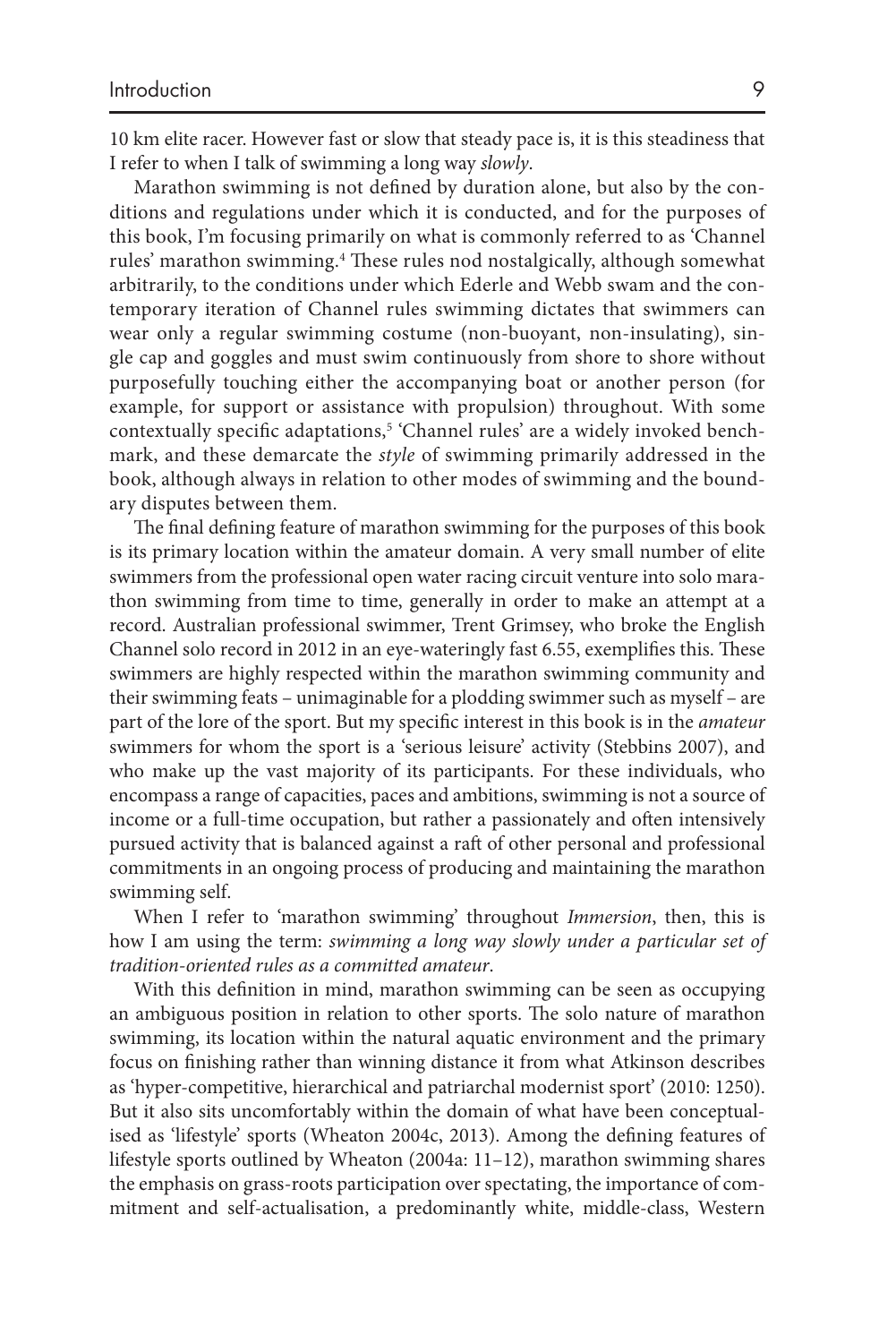cohort, a non-aggressive style without body contact (although still embracing risk), and the appropriation of outdoor liminal spaces. However, the sport fails to align cleanly with the relative novelty of lifestyle sports, their ready consumption of new technologies and practices, and the commitment to the adrenalin rush of activities relying upon speed, descent or the risk of catastrophic injury. Indeed, when I described marathon swimming as an 'extreme' sport in an article about my research in the *Guardian* newspaper (Arnot 2010 ), the readers' comments were awash with protests at my appropriation of the term for a sport like swimming:

 Have the academia of the UK become so chair bound that they consider swimming to be an extreme sport? I thought extreme sports were activities where there was a higher level of risk. The reason people undertake extreme sports is for the adrenalin hit. There you go, can I have me [sic] PhD now?

 While by no means risk-free, marathon swimming undoubtedly lacks the hedonistic adrenalin buzz and physical risk of those sports most easily categorised as 'extreme', not least because of the extensive safety procedures required for officially ratified swims (Rinehart and Sydnor 2003; Robinson 2008; Willig 2008; Laviolette 2011 ). Nevertheless, I have continued to describe marathon swimming in this book as an extreme sport, not because of its relationship to physical risk, but rather, because of its commitment to *excess* and to the testing of bodily limits. Consequently, marathon swimming is perhaps best understood as a form of 'edgework' (Lyng 2005), where the primary risk in the pushing of limits is the failure to complete a swim. Marathon swimming, then, shares the boundary disruptions of other 'post-sport' physical cultures (Atkinson 2010), moving fluidly across the arbitrary boundaries of what 'counts' as sport, and providing novel opportunities for identity formation and self-actualisation.

 But these novel opportunities are not open to all, and the marathon swimming social world, while self-defining through earnestly intended narratives of inclusion – of being 'all just swimmers together' – is characterised by a predominantly white, middle-class cohort. Women, too, are in the minority, albeit a significant one; taking the English Channel once again as the exemplar, approximately one-third of all successful swims are completed by women. These demographic trends are not the result of purposeful sexist or racist exclusion, but rather, reflect both the history of swimming and the social and cultural context within which marathon swimming has come to be meaningful.

 Historically, both women and non-whites have experienced direct and enforced exclusions from swimming. While public bathing (for men) in open water has been a long-standing part of many Western cultures, and a key site for the demonstration of feats of masculinity (Sprawson 1992),<sup>6</sup> particularly by the nineteenth century, anxieties about public morality and the exposure of the body led to the increasing regulation and containment of bathing and swimming. In Australia (Light and Rockwell 2005), the US (Wiltse 2007; Bier 2011) and Britain (Horwood 2000; Love 2007a; Parr 2011; Ayriss 2012), the customary nudity of male bathing, and the desire to cover and contain women's bodies, led to increasing demands for regulation and control. This led to the proliferation of bathing enclosures and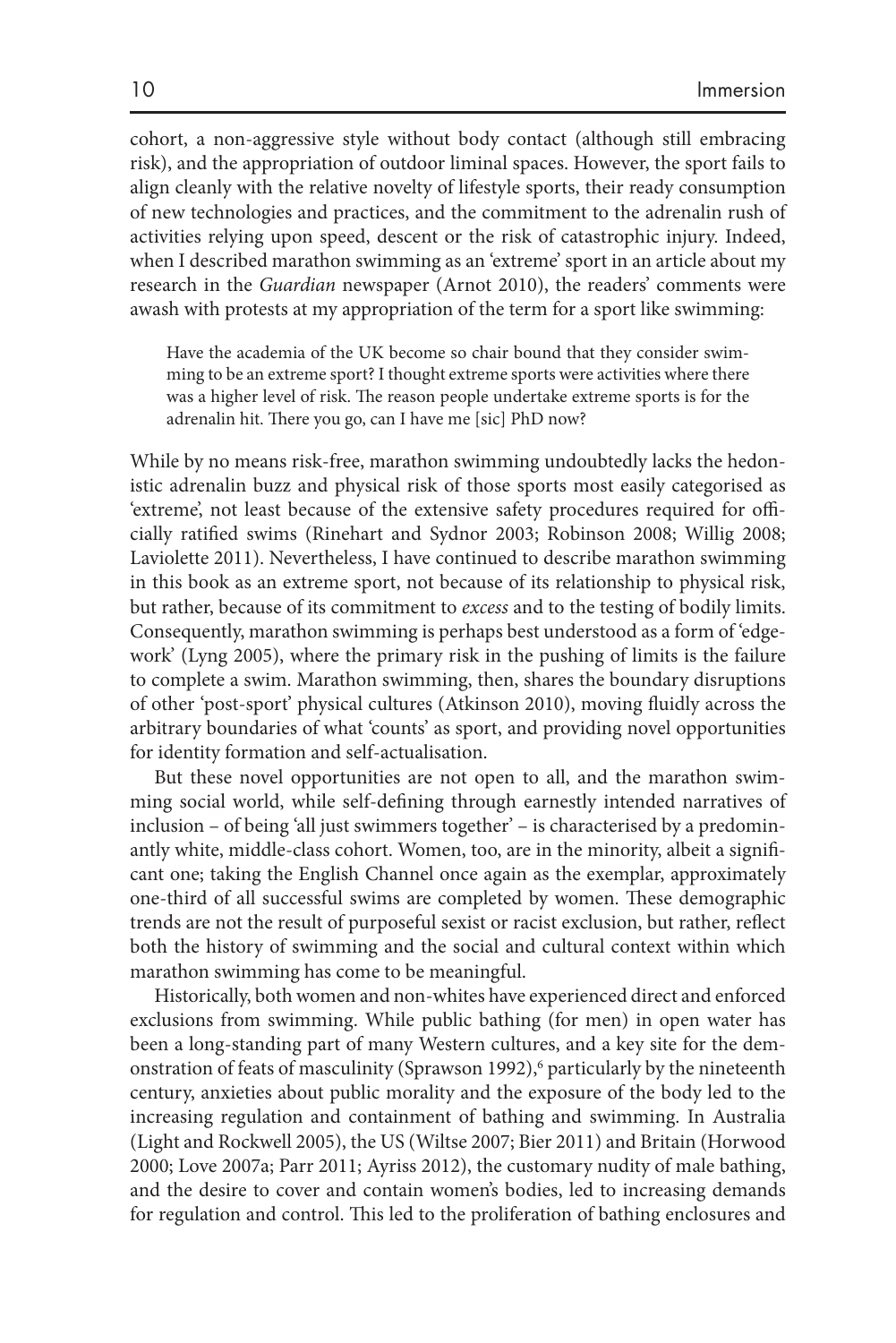floating baths, which facilitated the regulation of behaviour to account for the demands of modesty, as well as providing grills or pilings which would keep out the debris and human waste that filled many of the rivers and shores. However, while these enclosed swimming spaces facilitated segregation in line with Victorian norms of modesty, access was rarely divided equally, with women confined either to less convenient and more limited hours in shared facilities, or much more confined swimming areas where separate pools were built (Horwood 2000: 656; Parr 2011 : 95). Furthermore, even in segregated facilities, by the turn of the twentieth century, women were still expected to swim in hazardously cumbersome clothing or to be covered in a bathing gown on leaving the water, especially in cases of competitive races where men might be among the spectators (Horwood 2000: 657).

 In spite of these restrictions, swimming was also conceptualised as a highly appropriate activity for women, albeit in constrainingly gendered terms, as explained in the mission statement for the Women's Swimming Association of New York, which was founded in 1917 to support women's competitive amateur swimming:

 It develops every part of the body thoroughly and symmetrically; produces supple, graceful, well-rounded muscles; makes for ease of deportment and movement; activates functional organs; clarifies the blood and clears the complexion; strengthens and benefits the entire system so generally that its constant use ensures buoyant good health and marked improvement in appearance. It is also an effective normaliser. Its natural tendency is to establish standard body proportions by eliminating superfluous flesh in the stout and building muscle and tissue in the unduly lean. Lastly, it will correct many physical defects and this has often proved a complete cure for nervous and other complaints. (cited in Bier 2011: 103)

 In response to growing convictions about the suitability of swimming for women, in the early twentieth century, women's swimming cultures began to thrive, including an impressive roster of headline-grabbing endurance swims. In July 1915, for example, nineteen-year-old Eileen Lee swam nearly twenty-two miles between Tower Bridge and Richmond to wide acclaim, and then, in August of the same year, she repeated the feat, but this time in the opposite direction (Davies 2015: 148). In New York in the same period, a vibrant women's open water and pool competitive scene existed, wherein Gertrude Ederle made her name before going on to become, in 1926, the first woman to swim the English Channel (Stout 2009; Bier 2011). The increased access to swimming facilities, the growing number of path-breaking role models and changing social mores about acceptable bodily display enabled women to engage increasingly with swimming as a sport and leisure activity without the gender segregation that had previously placed so many limitations on them. However, this access was always within the bounds of the social regulation of gender, and marathon swimming (as with contemporary swimming more broadly), while largely free from active exclusions and regulatory constraints, remains profoundly marked by gender relations both within and outside of swimming. For example, as discussed in Chapter 6, the gendered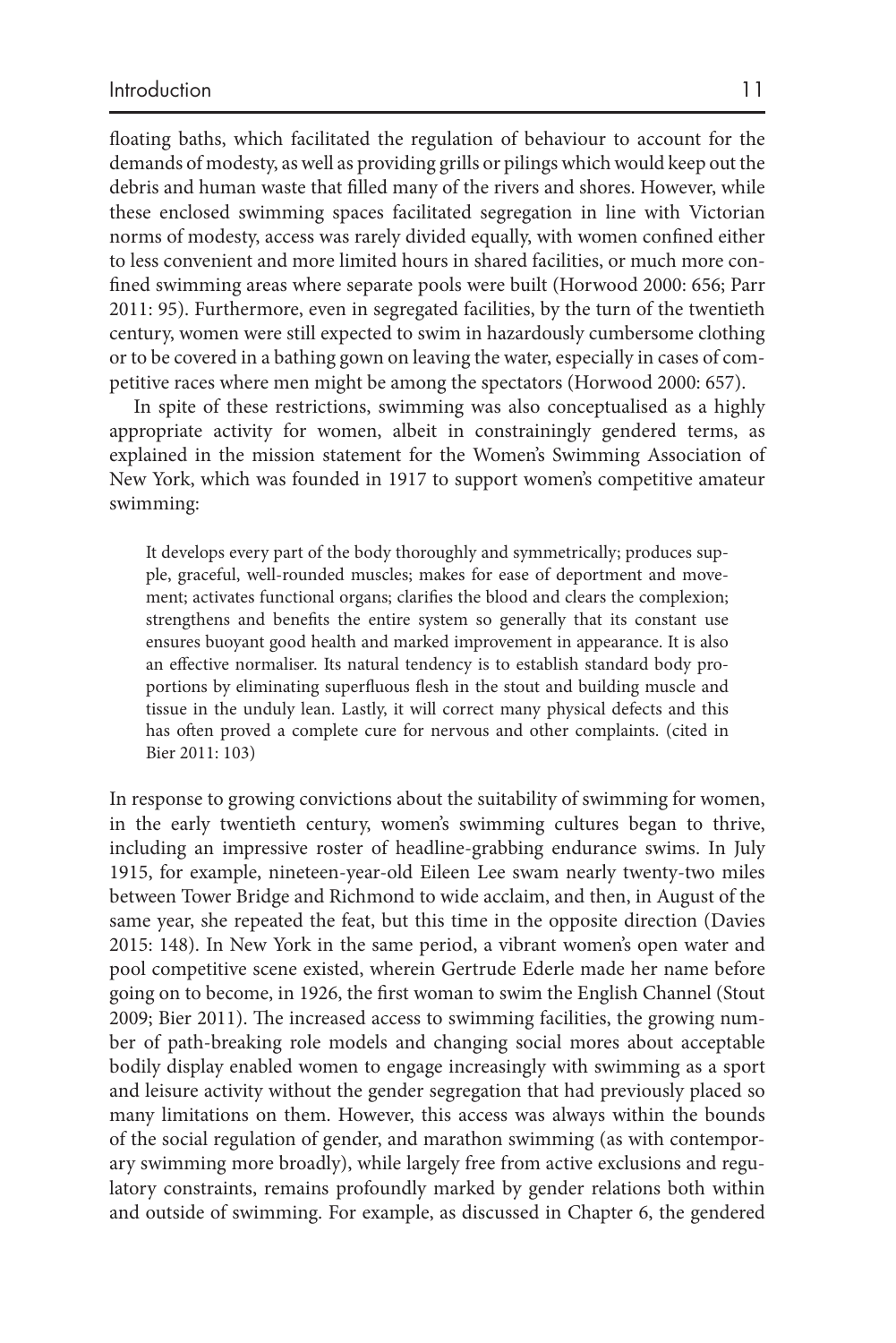distribution of domestic and reproductive labour impacts upon the time and financial resources available to women for leisure and constrains entitlement to self-investment, effectively delimiting women's access to the sport and its pleasures (and to leisure more generally). The conventional narrative, therefore, of progressive liberation from regulatory exclusions towards participatory equality that characterises the history of women's swimming (Horwood 2000; Love 2007a; Parker 2010 ; Bier 2011 ; Davies 2015 ) is a very partial story that obscures the ideologies of gender that continue to frame the experience of immersion explored throughout the book.

The whiteness of swimming reflects even more sharply the ways in which assumptions, expectations and social context constrain access to the sport beyond actively exclusionary regulation. Contemporary swimming is coded as white, and there is a marked paucity of non-white participants in all dimensions of the sport. An enduring history of biological explanations shores up this racialised profile, particularly in relation to the widely held conviction that black people can't swim because of higher levels of bone density than those of white people (Allen and Nickel 1969). These biological accounts mask the pervasive impact of long histories of exclusion and discrimination through which swimming became a white cultural form. Dawson highlights how many West Africans who were subsequently taken to the Americas as slaves came from thriving swimming cultures; indeed, these skills were actively mobilised by slavers in the fishing, salvage and pearl diving industries, especially at a time when most white people were unable to swim (Dawson 2006). Within the racialised frames of slavery and colonialism, however, these skills were accounted for via the 'animal' nature of non-white others, for whom swimming was seen as a 'natural capacity rather than a learned or intelligent practice (Osmond and Phillips  $2004$ ; Dawson  $2006$ ) – an assumption that is reflected in contemporary convictions of biologised accounts of black athletic superiority (Hoberman 1997).

 As swimming boomed in the US in the early decades of the twentieth century, black people were systematically excluded from municipal pools and beaches through the use of regulation, violence and intimidation (Wiltse 2007). Racialised fears of disease and contamination drove these aggressive exclusions, compounded by shifts in gender relations over the same period that led to the wider acceptance of mixed bathing and increasingly body-revealing women's swimwear. Consequently, pools and beaches became increasingly seen as sexually charged public spaces (Horwood 2000), where white women were deemed at risk from the predatory and uncontrolled sexual desire of black men. As Wiltse argues: 'Gender integration, in short, necessitated racial segregation' (2007: 85). These exclusions were compounded by a lack of swimming facilities in black areas and the growing association of swimming with white privilege through the development of private pools and Hollywood depictions of the glamorous pool cultures of the elite (Horwood 2000; Wiltse 2007).

The legacy of this abbreviated history can be seen in the continued whiteness of swimming long after the elimination of actively exclusionary regulation. For example, in the UK, rates of swimming participation are markedly lower among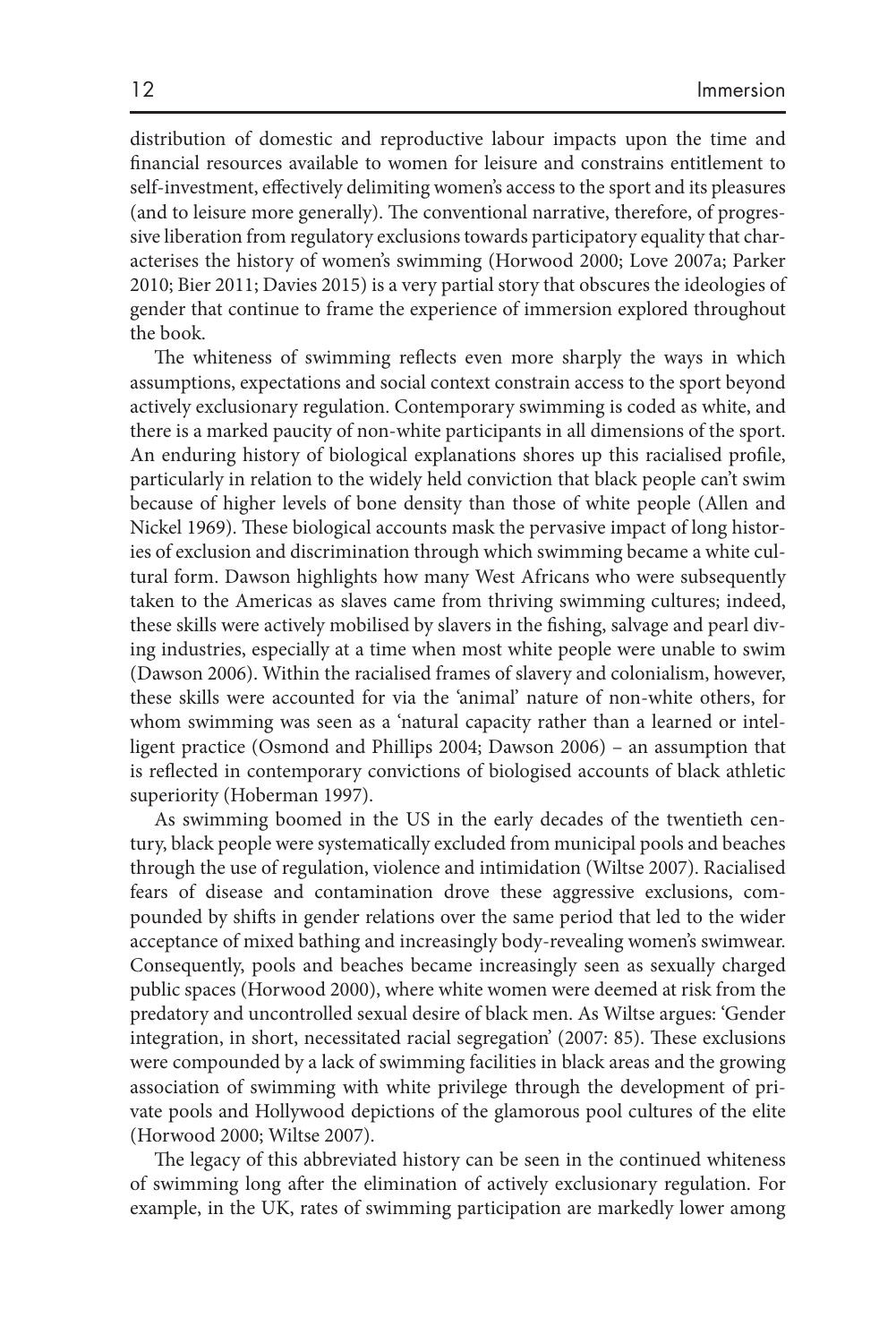ethnic minorities, and particularly for women, with participation rates as low as 5 per cent for Pakistani women, as opposed to 17 per cent in the overall female population (Rowe and Champion 2000 ). Similarly, in the US, the number of black children (aged five–fourteen) dying from drowning is more than three times that of white children of the same age (CDC 2014) - an outcome that is attributed to a range of factors including lack of access and a perceived lack of fit with the sport (Irwin *et al.* 2008). These patterns of swimming ability also map onto class as well as gender, with children in families with less economic and social capital (for example, in the form of higher education) less likely to report themselves able to swim – a trend which is also far more evident among black girls than boys (Irwin et al. 2008). The (gendered) whiteness of swimming, then, including marathon swimming, is neither a biological inevitability nor an accident of culture, but rather, the enduring legacy of the racialised practices of exclusion.

 I return to these questions of inclusion, access and belonging throughout the book, not to suggest a purposefully racist or sexist social world, but rather, to refuse naturalising or accidental accounts of the demography of marathon swimming, and to disturb comforting narratives of inclusion – that 'we're all just swimmers together'. This approach supports the book's central arguments: first, that however much a minority social world self-defines through distinction, it remains inextricable from the wider social context within which it is made meaningful; and, second, that the narratives of heroism and individual overcoming that attach so easily to a practice such as marathon swimming risk the erasure of the relations of privilege that make swims both possible and exchangeable as capital. It is in this way that *Immersion* both offers an insight into the relatively unknown practices, pleasures and social world of marathon swimming, and mobilises marathon swimming as a lens through which to consider the wider social context within which it is made meaningful.

## **Aquatic sociology**

At first glance, I am an unlikely marathon swimmer, particularly from the perspective of those outside of the sport. I'm a middle aged woman with a very sedentary job as a university lecturer in sociology and a deeply bookish streak; I spend a lot of time reading in my favourite armchair, heating on, hot drink to hand, cat on lap. My build is also far from what would conventionally be recognised as 'athletic'. Outside of the briefest periods of unsustainable diet-induced leanness, especially in my twenties, I have always been varying degrees of fat, and now, in my mid-forties, my hair is greying with decisive speed and my body is relinquishing its life-long pronounced pear shape for the thickening waist of the early menopause. I don't hate my body, or the ageing process; but I am more than aware that a body such as mine – female, fat, middle-aged – is not one to which the label 'athlete' or 'sportswoman' sticks easily. As a relatively successful marathon swimmer, I am something of an imposter outside of the marathon swimming social world; an 'athletic intruder' (Bolin and Granskog 2003) in comparison to the ranks of the youthful, lithe, energetic bearers of national sporting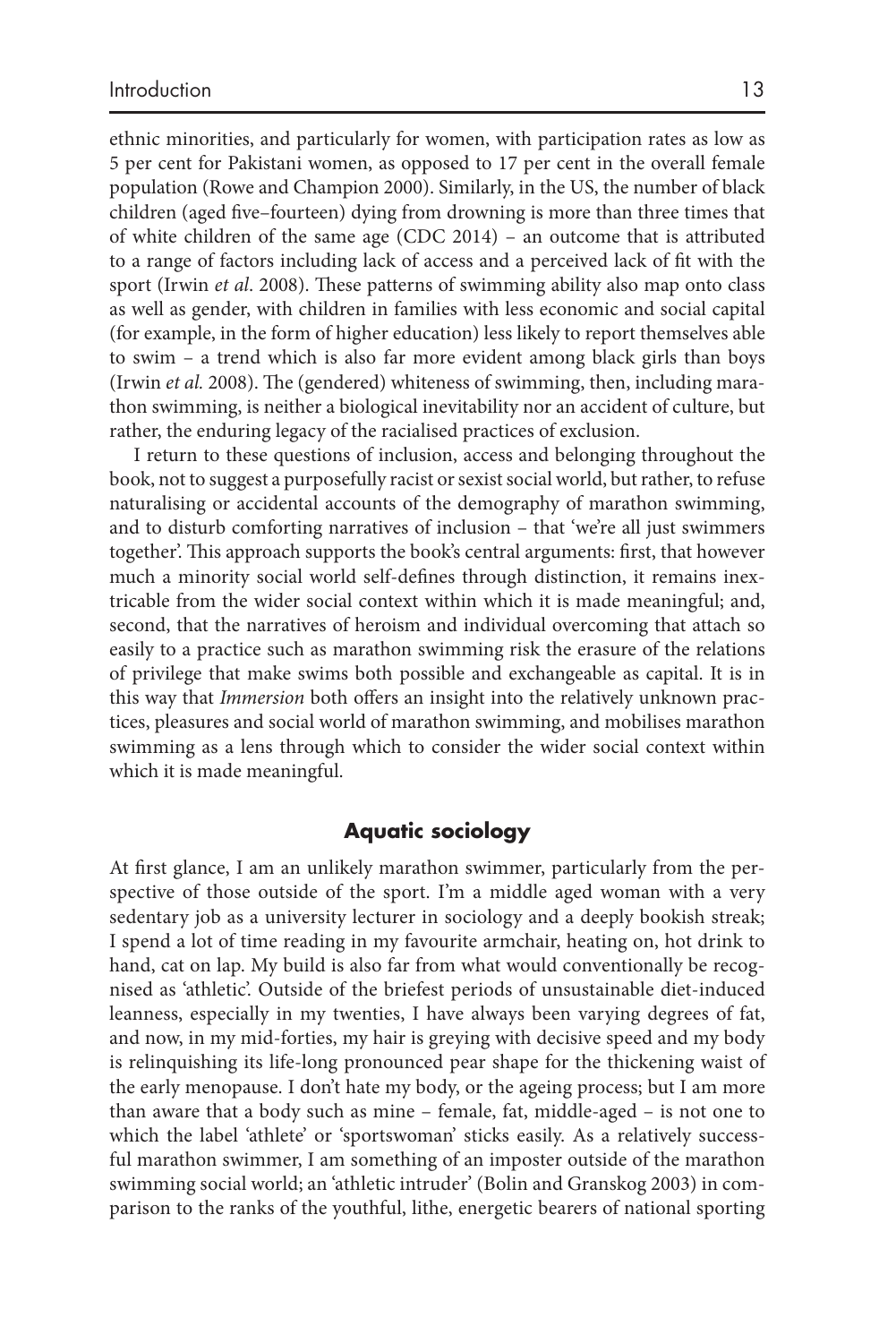pride and healthful citizenship whose bodies plastered the UK's billboards during the Olympic summer of 2012.

 But I can never remember a time when I couldn't swim. I learned at the loving hands of my grandfather, Harry Cornforth (to whose memory *Immersion* is dedicated), and mum, Pam Throsby. Harry was a water polo player in his youth tall, broad-shouldered, barrel-chested. Poverty, lack of opportunity and inflexible blue-collar employment on the railways meant that he was never able to fully pursue his sport (including a lost opportunity to trial for the Olympics), but he never breathed a word of his disappointment, and through him I learned to love the water. Even now, I have the strongest memory of his hands around my ankles, my own hands gripping the gulley around the edge of the pool for support as he guided my legs through the frog-leg kick of breaststroke. He taught me to dive by placing two-pence coins between my ankles and knees; if I kept my legs tidily together and broke the surface with the coins in place, I got to keep them. I remember my first unaided width, aged five, in a hotel pool on a family holiday in Mallorca, flapping and flailing with graceless enthusiasm to a joyous victory. Later, when I was a little older, I jumped off the three-metre diving board wearing pyjamas, tennis shoes and a thick sweater, smacking the water and then sinking sharply as the oddly assorted clothing filled with water before releasing me to the surface. A little older still, I joined a swimming club, training hard and competing enthusiastically, albeit with limited success. I loved to swim, and I was safe and happy in the water, but I had neither the aptitude nor the appetite for such fierce competition and I dropped training in my early teens and took up the piano instead. But still, I never entirely abandoned swimming, and the chlorinated smell of a swimming pool, perhaps venting unexpectedly into a city street from a basement health club, has always provoked the desire to swim, triggering the embodied memories and pleasures of swimming. In my early thirties, some tentative ventures into the sport of triathlon opened up the world of open water swimming for the first time, quickly becoming the only part of the events from which I drew any real pleasure (or success); and in 2006, a commercially organised swimming weekend in the UK's Lake District led to my first, cautious non-wetsuit swim - a revelatory moment of sensory pleasure from which I never looked back. In the genesis of this research, then, the swimming came first.

 Consequently, I brought a long, although unremarkable, competitive and leisure swimming history with me to my nascent marathon swimming career. However, as a fledgling *marathon* swimmer, I still had a great deal to learn and much bodily work to do when, in October 2008, I put down a £250 deposit with a boat pilot for an August 2010 English Channel swim. This book, and the research project upon which it draws, grew out of that first winter of gradually intensifying training, as I began to reflect upon the process of 'becoming' (or trying to become) in which I was engaged.

The book is what I have termed an (auto)ethnography. Using what Wacquant calls 'observant participation' (2004: 6), and alongside conventional ethnographic observation and interview methods, I deployed my own body 'as a tool of inquiry and a vector of knowledge' (Wacquant 2004: viii; Bunsell 2013). This enabled me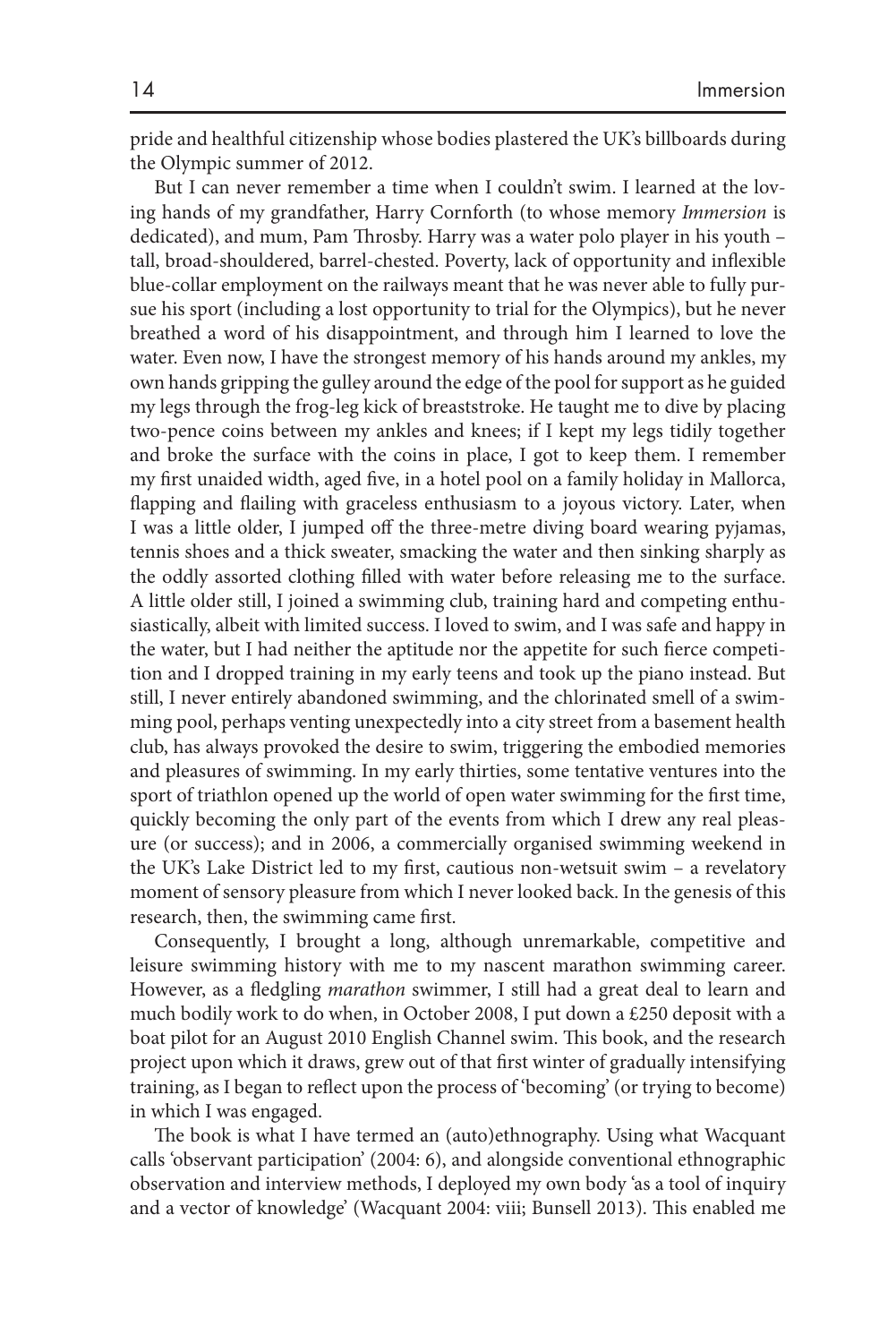to access sensory and embodied aspects of a protracted apprenticeship that would be inaccessible through interviews and observation alone and at a register that cannot reasonably be expected from research participants – for example, in solicited diaries. The parenthetical separation of the autoethnographic and more conventionally ethnographic aspects of the research signals my intention to produce both a situated, reflexive account of becoming a marathon swimmer, including the social and cultural context within which that process of becoming takes place, and a personally embodied account of that process (Reed-Danahay 1997).<sup>7</sup>

 As a method, autoethnography is not without its critics. It is vulnerable to accusations of solipsism, sacrificing its 'sociological promise' for self-absorption (Anderson 2006: 385). As Behar observes: 'The exposure of the self who is also a spectator has to take us somewhere we couldn't otherwise get to. It has to be essential to the argument, not a decorative flourish, not exposure for its own sake' (1996: 14). Anderson's 'analytic autoethnography' is one response to this dilemma, with 'analytic' signalling 'a broad set of data-transcending practices that are directed toward theoretical development, refinement, and extension' (2006: 387). This stands in opposition to 'evocative autoethnography' (Ellis 2004), which aims to capture and express 'struggle, passion, embodied life, and the collaborative creation of sense-making in situations in which people have to cope with dire circumstances and loss of meaning' (Ellis and Bochner 2006: 433). In a fictionalised dialogue, which Ellis and Bochner describe as an 'autopsy' of Anderson's analytic autoethnography, Bochner describes Anderson as wanting 'to take autoethnography, which, as a mode of inquiry, was designed to be unruly, dangerous, vulnerable, rebellious, and creative, and bring it under the control of reason, logic, and analysis'. He continues: 'We want to put culture or society into motion; he wants to stop it, freeze the frame, change the context' (Ellis and Bochner 2006: 433). It is, he suggests, an 'aloof autoethnography' (Ellis and Bochner 2006: 433). In trying to negotiate these tensions, my use of autoethnography aligns most closely with Anderson's analytic autoethnography, blending autoethnographic excerpts with interview and observational data to provide an account and analysis that can transcend the specifics of the data (see also, Larsen 2014). The autoethnographic data here provides insight into those aspects of experience that are otherwise difficult to access (Sparkes 2000; Wacquant 2004; Hockey 2005b; Spinney 2006). But I also hope to capture and mobilise some of the strengths of evocative autoethnography through the presentation of manicured autoethnographic narratives, which aim to articulate what marathon swimming *feels* like outside of a strictly analytical frame.

The formal research documentation of my marathon swimming apprenticeship took the form of a corpus of detailed fieldnotes taken over two and a half years – a process that began in the spring of 2009, and intensified during the period between May 2010 and September 2011. This intensification was the result of a research grant that provided both the material means to travel to training sites both within and outside of the UK and some welcome relief from teaching and administrative commitments. However, although I ceased taking systematic fieldnotes in September 2011, my immersion in the sport continued, and in 2013, I failed to complete two long swims and acquired a significant shoulder injury that opened up a new dimension of the (un)becoming of marathon swimming that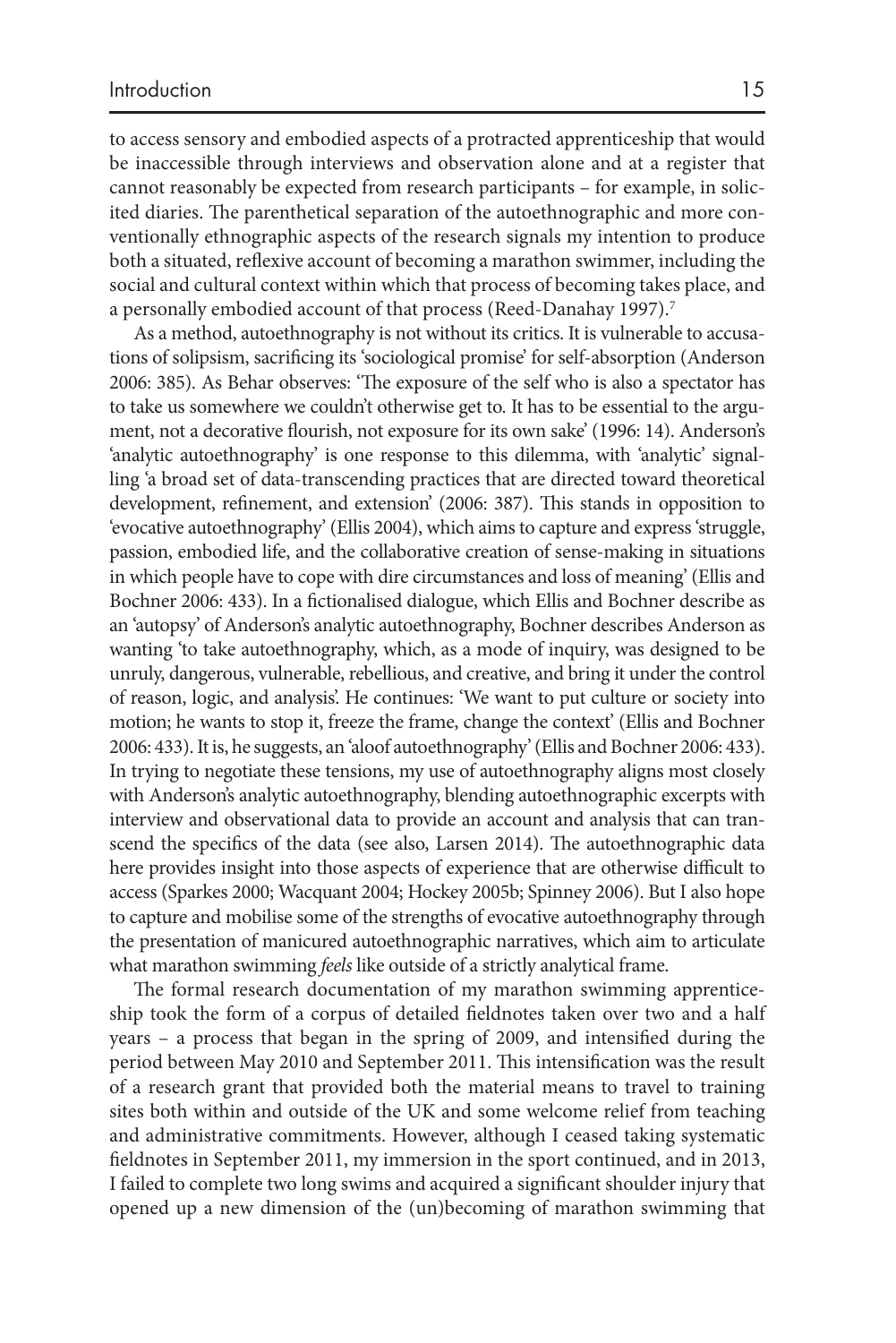I had serendipitously avoided during the life of the funded project. Consequently, while I didn't return to the routines of meticulous documentation, from 2013–14 I kept focused notes on these novel moments and processes of (un)becoming, adding further texture to my embodied account of the sport.

 Even in the most focused and well-resourced periods of research, the reality of the ambition to use my own body as a research tool was, like most fieldwork, one of endless compromise. The nature of swimming, often for hours at a time, meant that it was impossible to take detailed notes during training sessions, and the typing up of fieldnotes post-swim often had to compete with the insistent demands of rest and recovery. One Sunday in June 2010, after a particularly hard weekend of training, my entire notes for that period simply read: 'I'm SO tired'. At other times, preoccupied by post-swim hunger, my notes for the day contained nothing other than detailed descriptions of meals eaten or imagined. In an attempt to maintain productive focus in the face of exhausting training, some days I would start a long training swim with a particular research idea in mind, and only this aspect of the session would be recorded later in my fieldnotes  $-$  for example, the sounds of swimming, the 'feel' of the water, responses to water temperature, bodily functions or the strategies I employed to pass the time. But on other days, swimming with my research hat on just added too much of a burden – for example, in the face of a particularly difficult swim when I needed my full concentration to complete the session. This same tension was also experienced by Anderson in his research on skydiving, when he found that the demands of keeping fieldnotes in the plane ride up deprived him of the necessary time to focus and plan for a difficult dive; consequently, he saved in-the-moment note-taking for simpler dives, and recorded the more complicated ones from memory later (Anderson 2006: 380). And sometimes I simply gave myself a research-free swim on a beautiful day – a chance to relish the intoxicating pleasures of swimming. Like Downey in his study of Capoeira, I had to trust that 'participating actively was more important and elusive than anything that could be recorded passively' (2005: 52), and that reduced material in the form of fieldnotes could be traded for a deepened relationship with the practice itself.<sup>8</sup>

 My 'insider' status also provides its own dilemmas, especially in the bringing of a critical lens to bear on a practice to which both my fellow swimmers and I have a deep attachment. This had consequences for my own relationship with the sport, which became more scrutinising and less relaxing (see also, Bunsell 2013), but also for the ethics of representation, particularly in the writing up of the research. Within feminist research, this is a well-worn concern, with research always bringing with it the risk of misrepresentation, offence and the exploitation of research participants (Stacey 1988). Furthermore, in the course of the research, I struggled to negotiate my feminist commitments alongside what Bunsell describes in the context of bodybuilding as the "no-pain no-gain" mantra of the masculine cosmology' of the sport (2013: 806), or to know how, when or whether to intervene in the face of sexist, fat phobic or homophobic rhetorics that I would have actively resisted in other contexts (Throsby and Evans 2013). There is no definitive solution to these tensions, except to endeavour to treat other people's words and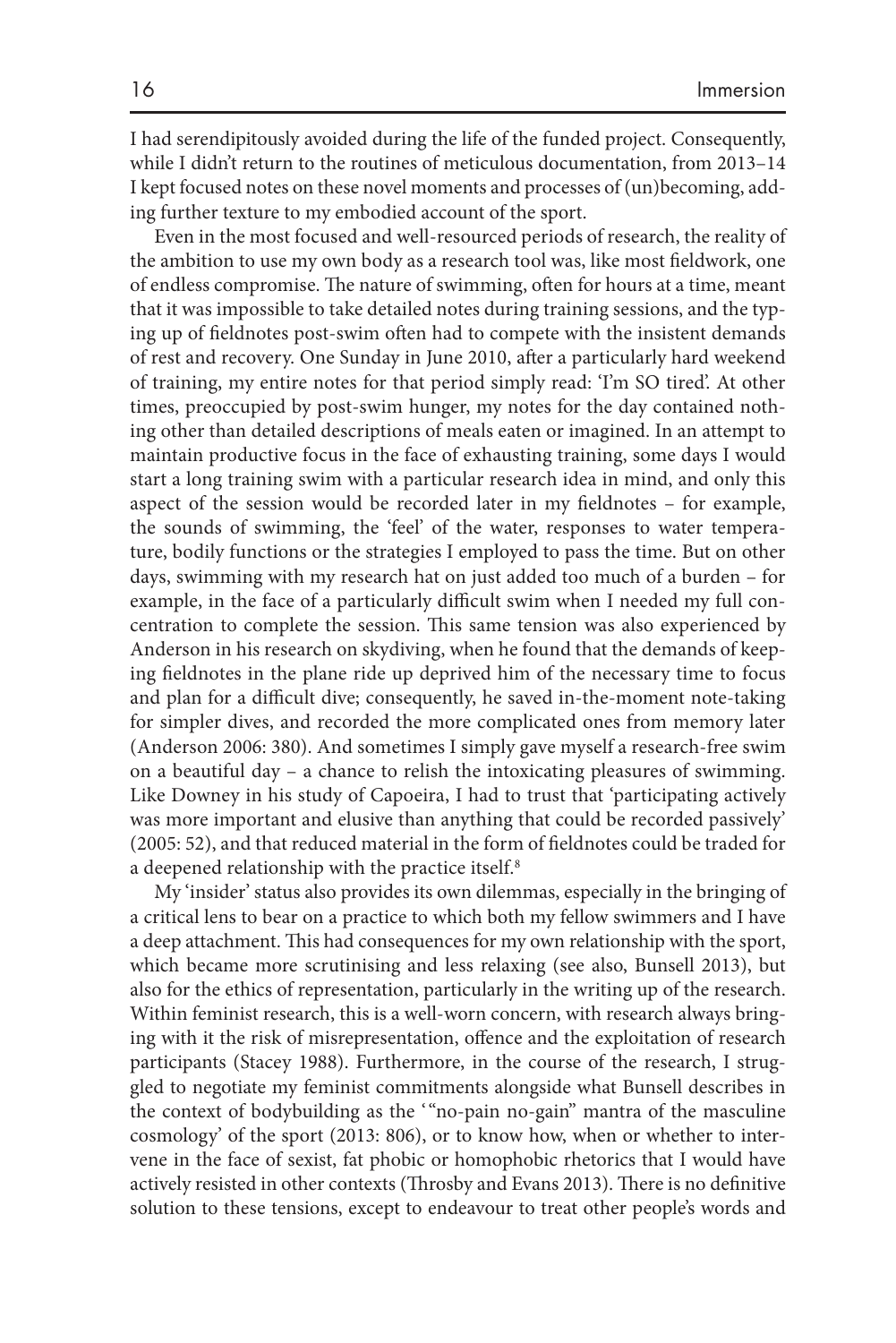convictions with respect, even in disagreement, and to take responsibility for my own interpretations as interpretations rather than definitive pronouncements.

Regardless of these compromises, I persisted with my efforts at documenting my own process of becoming, and this corpus of autoethnographic material was intertwined with observational notes about the multiple training and competition sites that comprised the settings for this research: my local lakes and swimming pools in the West Midlands and Dover (UK); Jersey (Channel Islands); Cork (Ireland); Gozo (Malta); and San Diego and San Francisco (US). These fieldnotes documented the everyday routines, practices and interactions between and among swimmers, coaches, crews, supporting family members and curious passers-by in swimming environments ranging from domesticated, sheltered lakes to angry, slate-grey seas; from playful splash-about dips to multi-hour hard training; from the thick grey-green sea of Dover harbour to the clear-blue, wildlife-filled waters of La Jolla Cove in San Diego. In addition to uncountable informal conversations and chance passing encounters, I also conducted forty-five interviews with prospective, successful and unsuccessful swimmers (nineteen women and twenty-six men), during which we discussed in depth their swimming biographies, motivations and experiences of marathon swimming. These were mostly face-to-face (with the exception of two conducted via Skype), either in swimmers' homes or, more commonly, at swimming venues or during post-swim meals. The audio-recordings evoke the locations: the barking of sea lions in the background of interviews at La Jolla Cove; the rain hammering on the roof of my campervan during an interview in Dover; the glugging of a drink being poured or the chinking of plates signalling the arrival of food during a post-swim restaurant interview. This dataset of interview transcripts and fieldnotes is the primary resource for *Immersion*, complemented by textual material from blogs, discussion forums and media reports, gathered more serendipitously than systematically over the course of the project.<sup>9</sup>

The participants were recruited opportunistically via discussion forums, websites, training sites and personal contacts and I never aimed for a fully representative sample – not least because the absence of detailed demographic data for those attempting swims makes it impossible to know with any certainty what would constitute 'representative'. However, as already discussed, and like many other lifestyle, extreme and endurance sports, the marathon swimming community is comprised primarily (although by no means exclusively) of white, middle-class professionals (see, for example, Abbas 2004; Wheaton 2004; Hanold 2010; Thorpe 2011), and this was supported in the sample of interviewees, only two of whom were non-white, and the majority of whom had (or in one case was studying for) an undergraduate degree or equivalent professional training. Four interviewees were retired and one was waiting to start a new job; the rest were employed in a range of professional fields including healthcare, the fitness industry, management, finance, advertising, education, IT, engineering, medicine and the creative industries.

This predominantly middle-class demographic reflects the fact that even though marathon swimming, unlike other water-based sports such as windsurfing (Wheaton 2003), requires little initial capital investment (costume, cap, goggles), it is an expensive sport. Escort boat hire and associated registration fees reach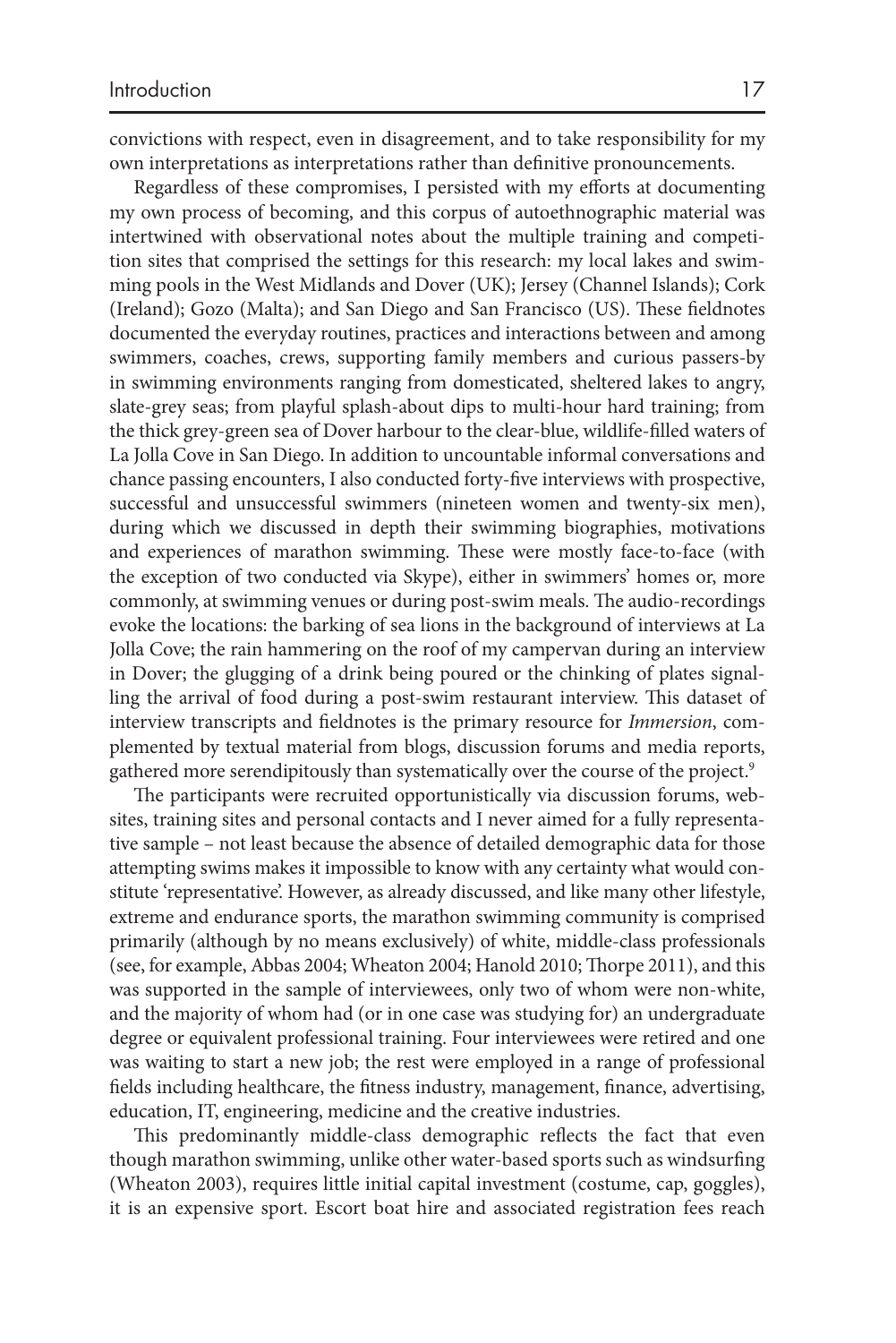approximately £3,000 for an English Channel swim, and depending on where you live, the everyday work of training quickly becomes expensive as the costs of commuting to training locations and overnight stays mount up. Furthermore, the sport is inherently transnational in nature, demanding the comfort with, expectation of and freedom to engage in extensive travel that marks middle classness (Abbas 2004; Comer 2010; Thorpe 2011).

As a white, middle-class university lecturer, I fit easily into this dominant profile, with the additional privilege of a research grant that gave me both the time and money for a transnational engagement with the marathon swimming world over a relatively condensed time period. This was practically beyond the means of many, especially in economically difficult times, attracting wry comments from both work and swimming colleagues alike about my 'tough' working life as what the *Guardian* pleasingly described as an 'aquatic sociologist' (Arnot 2010 ). Palmer and Thompson received a similar response from their participants in their study of alcohol-based sporting sub-cultures, who remarked upon their 'cushy' working lives of drinking (Palmer and Thompson 2010: 424). As Palmer and Thompson go on to describe, what appears to be a leisurely research life in fact involved careful impression management and the negotiation of risk, but it is easy to see how others might misunderstand the nature of research into practices commonly



Figure 1 Swimming below the Statue of Liberty during the final stage of the 8 Bridges Hudson River Swim, 2015.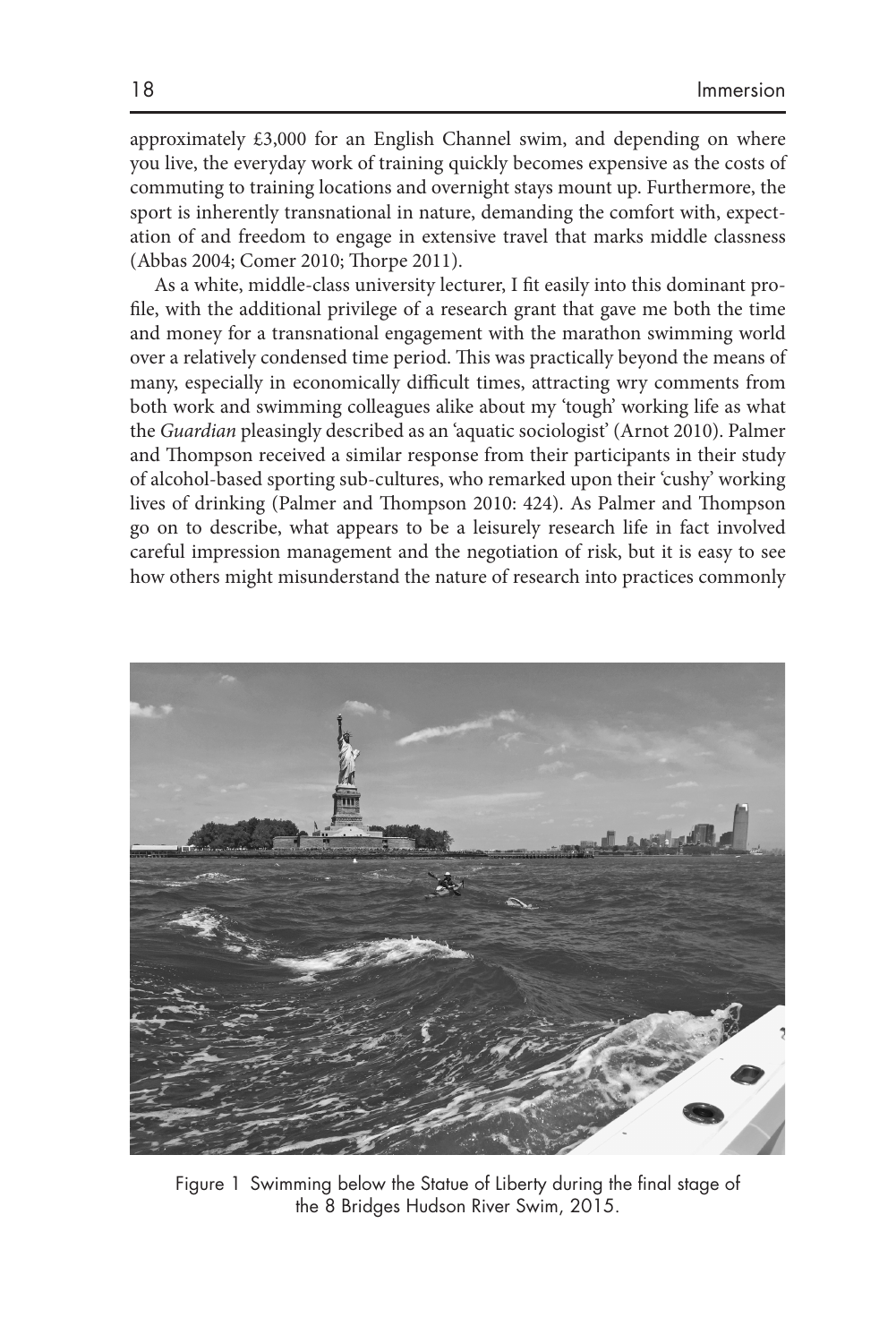understood as leisure. This is also reflected in the scepticism I encountered regarding the validity of marathon swimming as the subject of sociological inquiry, as in the online reader comment cited earlier. But even though I am now looking forward to being able to swim without the demands of constant documentation and critical appraisal, these years of aquatic sociology have also undoubtedly been an enormous amount of fun, not least because they have led me to swim in exciting locations that I might not otherwise have visited (see Figure 1 ), and connect with individuals who I would otherwise never have been able to meet in person. The aquatic sociology years have been a privilege and a pleasure.

### *Immersion*

*Immersion* is a product of those years of aquatic sociology, and this final introductory section sets out the structure of the book and the key arguments with which it engages. The book is divided into two core sections of four chapters each: 'Becoming and belonging' and 'The good body'.

 'Becoming and belonging' focuses on the material-social-discursive processes of becoming a marathon swimmer, exploring both the specific embodied work of rendering a body able to swim long distances and the inward- and outward-facing processes through which social world belonging is produced, maintained, resisted and negotiated. The section challenges the prevailing representations of marathon swimming as a site of suffering and overcoming that pitch the swimmer against both the aquatic environment and their own bodily weaknesses. Instead, I offer a more nuanced reading of the social and embodied processes of becoming and belonging, where bodies and environments are not simply acted upon, but also act and change in constant interaction; the experience of becoming a marathon swimmer, I argue, is one that is inextricably emplaced in the social and aquatic environments within which it becomes meaningful. This constitutes a fundamental challenge to the narratives of heroism that attach so easily to extreme sporting endeavours, but which risk the erasure of the social relations and privileged practices that constitute those activities.

 Chapter 1 ('Becoming') focuses on the bodily becoming of marathon swimming, with particular focus on the iterative relationship between feeling and doing that constitutes the acquisition of a range of techniques of the body alongside the sensory and material transformations that both facilitate those techniques and are produced by them. I argue that, while embodied work is central to the process of becoming a marathon swimmer, successful becoming is never entirely within the remit of the individual and is contingent on the individual's life experiences, (dis)abilities, situation and social context. This sets the frame for the remainder of the book, for which the relationship between embodied experience and social context is a central theme. Chapter 2 ('Unexpected pleasures') takes the sensory transformations discussed in the previous chapter as its core focus, particularly in the context of the intense and alluring multiple pleasures of marathon swimming. By exploring the socially acquired assemblage of pleasures that work in interaction with suffering and discomfort to constitute marathon swimming, the chapter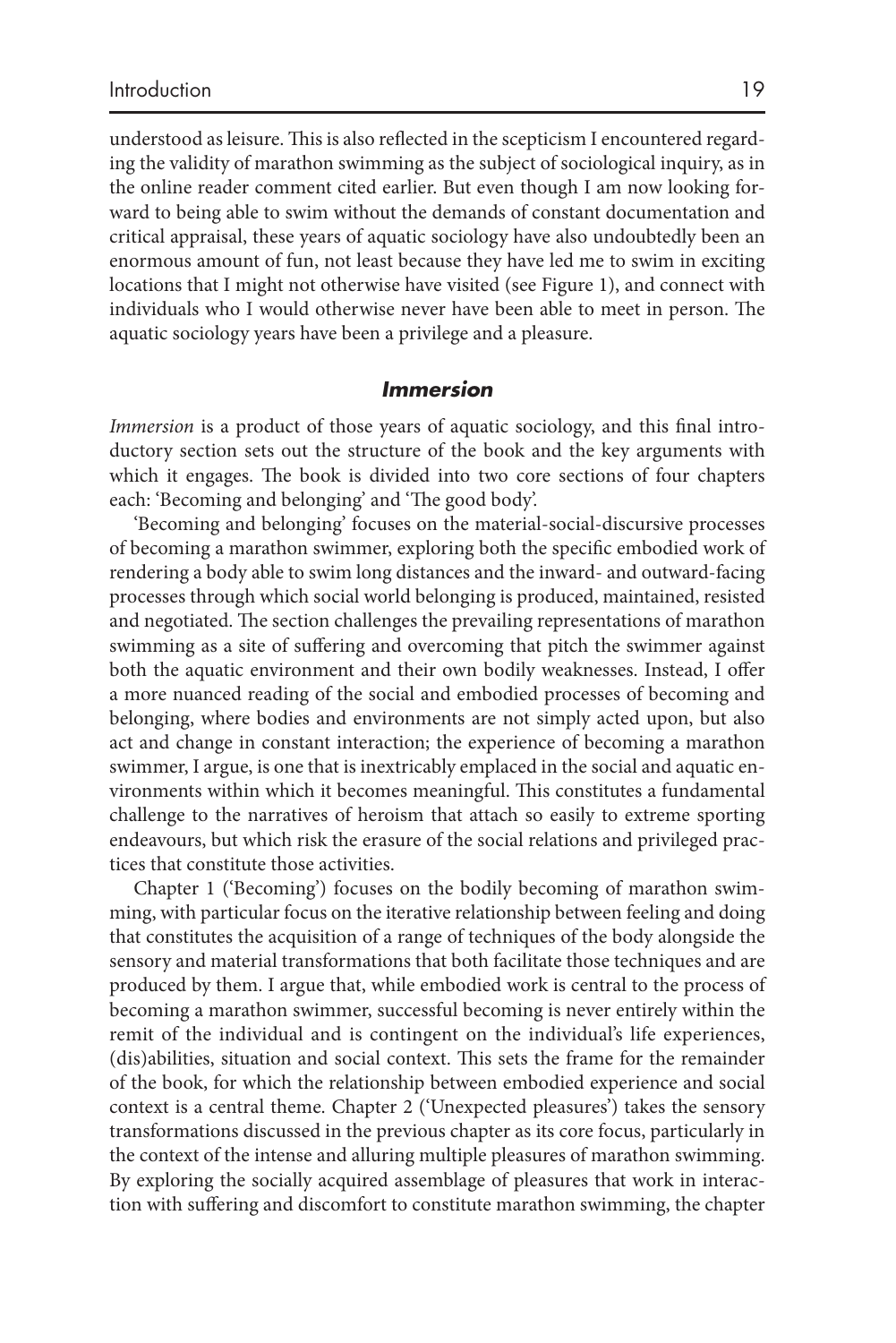disrupts the prevailing representations of the sport primarily as a site of suffering and overcoming. This in turn challenges the dominant rhetorics of mind over matter as the key explanatory frame for marathon swimming, with body and mind emerging through the analysis as inseparable inflections of each other. The move away from suffering as the primary focus highlights the central role of marathon swimming's autotelic pleasures in the formation of a collective sense of belonging and distinction – a source of 'existential capital' (Nettleton 2013) that defies articulation and which only those inside can appreciate.

 Looking more closely at the demarcation of distinction within the social world of marathon swimming, Chapter 3 ('Authentic swimming') focuses on the ways in which the boundaries of authentic belonging are policed, negotiated, resisted and maintained. Drawing on online debates around a number of contested swims in 2012 and 2013, the chapter argues that attempts to escape the rationalisations of modernity through marathon swimming lead to increased rationalisation within marathon swimming in an effort to preserve its distinction. The evolving rules that characterise this reactive rationalisation are inevitably arbitrary, but their content is less important in terms of the cultivation and demarcation of belonging than the visible performance of allegiance to a set of values around which those debates circulate. The final chapter in this section, 'Making it count', picks up on these authenticity debates to explore the roles of the objects and artefacts of marathon swimming in the production and performance of both becoming and belonging. The chapter argues that marathon swimming has a 'realness' problem, with the swimmer leaving little material trace of a journey that takes place largely out of sight. Marathon swimming's objects and associated practices help to make long swims 'real' as consumable 'things' that can be compiled, displayed or traded as capital in other contexts. This highlights the ways in which quantification does not simply reveal facts about the swimming body and its movements, but changes the nature and meanings of the activity itself. The analysis shows that, in spite of determined efforts to delimit the potentially polluting impact of technology on marathon swimming, the sport is inescapably caught in a technologised consumerist nexus; it is a tradition-oriented sport, but with a strongly contemporary inflection.

The second half of the book is organised around the theme of 'The good body'. This section widens the analytical frame to think about what constitutes the 'good body' in contemporary society and the ways in which marathon swimming both aligns with and poses challenges to definitions of health and good citizenship, and the normative relationship between the two. This section provides both further context for the ways in which an extreme minority sport such as marathon swimming comes to make sense as a status-bearing embodied practice, and deploys marathon swimming as a critical lens for thinking about the normative demands of 'good' embodiment in contemporary society. The analysis in this section highlights the ways in which bodily failures and successes, both within and outside of sport, rarely speak for themselves, but instead have to be discursively managed in order to be brought into alignment with prevailing norms of embodied citizenship.

 Chapter 5 ('Who are you swimming for?') addresses the increasingly normative connection between marathon swimming and charitable fund-raising, and asks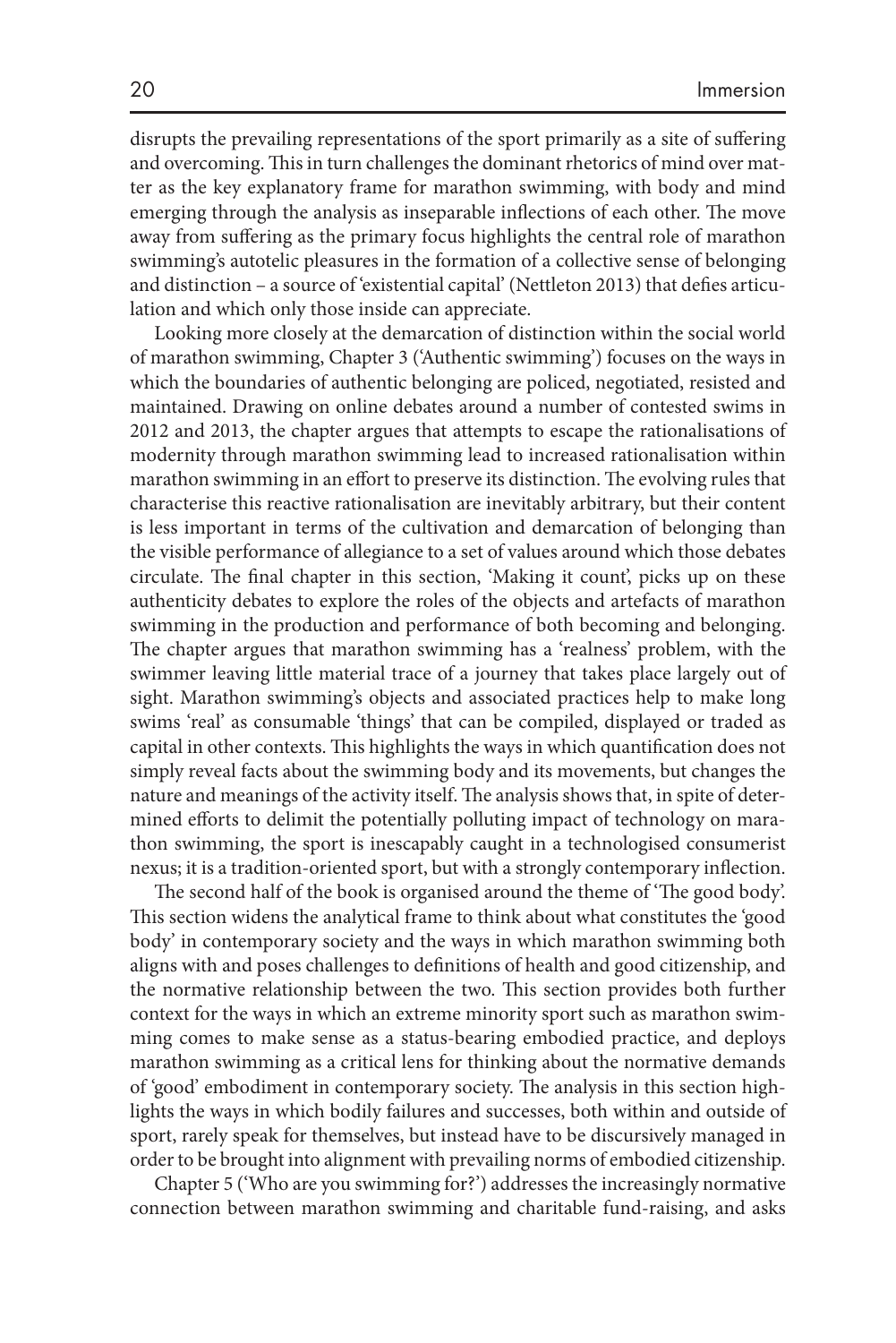what is at stake in the public identification of 'swimming for...'. The chapter argues that while 'swimming for…' is a sincere and personally meaningful act, it also risks flattening out the differences between different kinds of suffering that are brought into alliance through charitable swimming. This depoliticises social inequalities and ill health in ways that position the sport (and its social world) as above or outside of politics, while simultaneously reconfiguring what counts as politics. This highlights the comfortable alignment between marathon swimming, charitable fund-raising and the cultural logics of neoliberalism, as well as the opaque and shifting limits to the socially prescribed investment in the self. Chapter 6 ('Gendering swimming') picks up on the apolitical gloss that characterises charitable swimming, focusing on the tension between narratives of gender neutrality and the implicit and explicit reproduction of gender. The chapter explores the ways in which gender is rendered strategically passive or present in ways that sustain a masculine sporting ideal and mask the structural and cultural constraints that refute the claim that 'we're all just swimmers together'. The analysis highlights the importance of conceptualising sporting practice in its wider social and cultural context in order to capture not only specific structures of oppression that limit access to those activities, but also the patterns of oppression that are embedded in everyday life. Nevertheless, the chapter also highlights the contingency of even the most entrenched understandings of the body, creating openings for novel modes of embodiment that directly challenge gendered bodily norms in transformative, albeit highly individualised, ways.

 Chapter 7 ('Heroic fatness') extends the argument for contextualisation, this time in relation to the tensions within the sport between the valuing of body fat for its insulating properties and the contemporary repudiation of it as the embodiment of failed bodily discipline. I argue that (some) swimmers are able to negotiate this tension through the mobilisation of 'heroic fatness', which positions purposeful swimming fat as an undesirable necessity, heroically borne in the interests of swimming. However, not everyone is able to position their body fat as 'heroic', revealing the extent to which not all fat is equal either within the marathon swimming social world or in the wider context of a 'war on obesity'. The chapter highlights the habitual elision of fitness, health and leanness that riddles contemporary health and sports policy, while simultaneously demonstrating the deeply entrenched and intractable nature of those assumptions and their enduring effects on the ways in which we understand, evaluate and treat bodies. The analysis suggests the importance not only of opening up sport, but also of rethinking the nature of sport itself outside of its customary utilitarian frames.

 Chapter 8 ('Failing bodies') takes up this theme in the context of injury and swim failure, and their intersections with narratives of health, good embodiment and authentic swimming. I argue that pain, injury and swim failure variously serve as markers of progress and 'exciting significance'; provide social distinction and social world belonging; mark out pedagogic opportunities; and always potentially act as material evidence of a body that has failed, both morally and materially. The chapter demonstrates that marathon swimming's bodily failures never speak straightforwardly for themselves, but rather have to be contextualised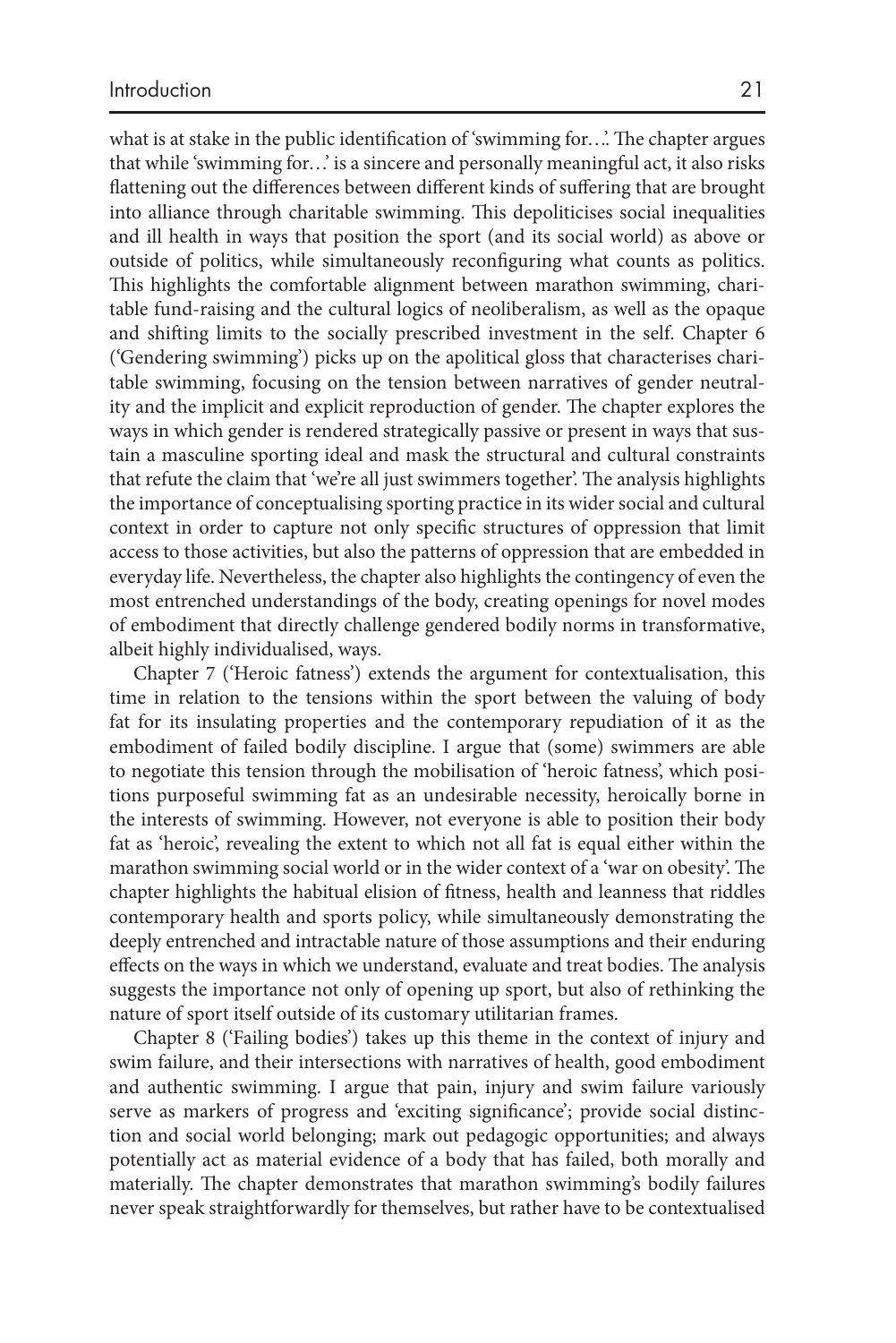and accounted for via social world values in order to be rendered forgiveable. As with the case of swimming fat, this highlights the moral nature of 'health' and its symbolic role in determining citizenship, and the uneven affordability of bodily failure. The chapter concludes that the pain and injuries of marathon swimming are ultimately privileged injuries that not only create little deficit in the physical capital already accrued by the marathon swimmer, but also have the potential to increase that capital or facilitate its exchange.

The concluding chapter revisits the key themes of *Immersion*, arguing that marathon swimming is a recreational sporting practice that is intensely meaningful to its participants, constituting a significant and sustained source of identity that literally comes to inhabit the body. However, I argue that the dominant representations of marathon swimming do not always align cleanly with its lived experience, and the chapter explores the disjunctures between representation and lived experience that have emerged in the course of the book. These are not presented as cynical (mis-)representations, but rather, are understood as faithful attempts to make marathon swimming intelligible, both within and outside the marathon swimming social world, using the discursive resources available. I argue that the social world in which marathon swimmers (including myself) become immersed aligns easily with prevailing ideologies, particularly in relation to the celebration of self-efficacy, autonomy and bodily discipline as features of good citizenship, but the repetitive citation of those values, however constrained, also exposes their uncontainability, arbitrariness and contingency. Marathon swimming, then, is always inflected through the norms and values of the wider social and cultural context in which it becomes meaningful, but never entirely determined by them.

 In making this claim, though, I do not simply want to go on a hunt for resistance as an attempt to assuage some of my discomfort around my own strategic alliance with values that I resist in other contexts. Instead, following Abu-Lughod (1990), I want to use this observation as a 'diagnostic of power' that allows me to speak not simply about the specific iterations of those relations of power within the social world of marathon swimming, but also to explore what the view from that social world can tell us about those wider social ideologies and power relations. With this goal in mind, the conclusion reflects on the implications of the discussions throughout the book for thinking about what constitutes the 'good body' in contemporary society; how this is inflected through normative discourses of gender, health, citizenship and philanthropy; and how the process of (un)becoming as a marathon swimmer can help us to think both critically and productively about the social, ideological and discursive roles of sport in contemporary society.

#### **Notes**

- 1 The 8 Bridges Hudson River Swim is a 120-mile, 7-day stage swim down the Hudson River, beginning in Catskill and finishing in New York Harbour, with each day starting and finishing at a landmark bridge. See www.8bridges.org for further details of the event.
- 2 I attempted all seven stages of the 8 Bridges in 2015, but on Stage 2, I was unable to outpace the difficult conditions and fell short of the finish bridge by 2 miles. Although